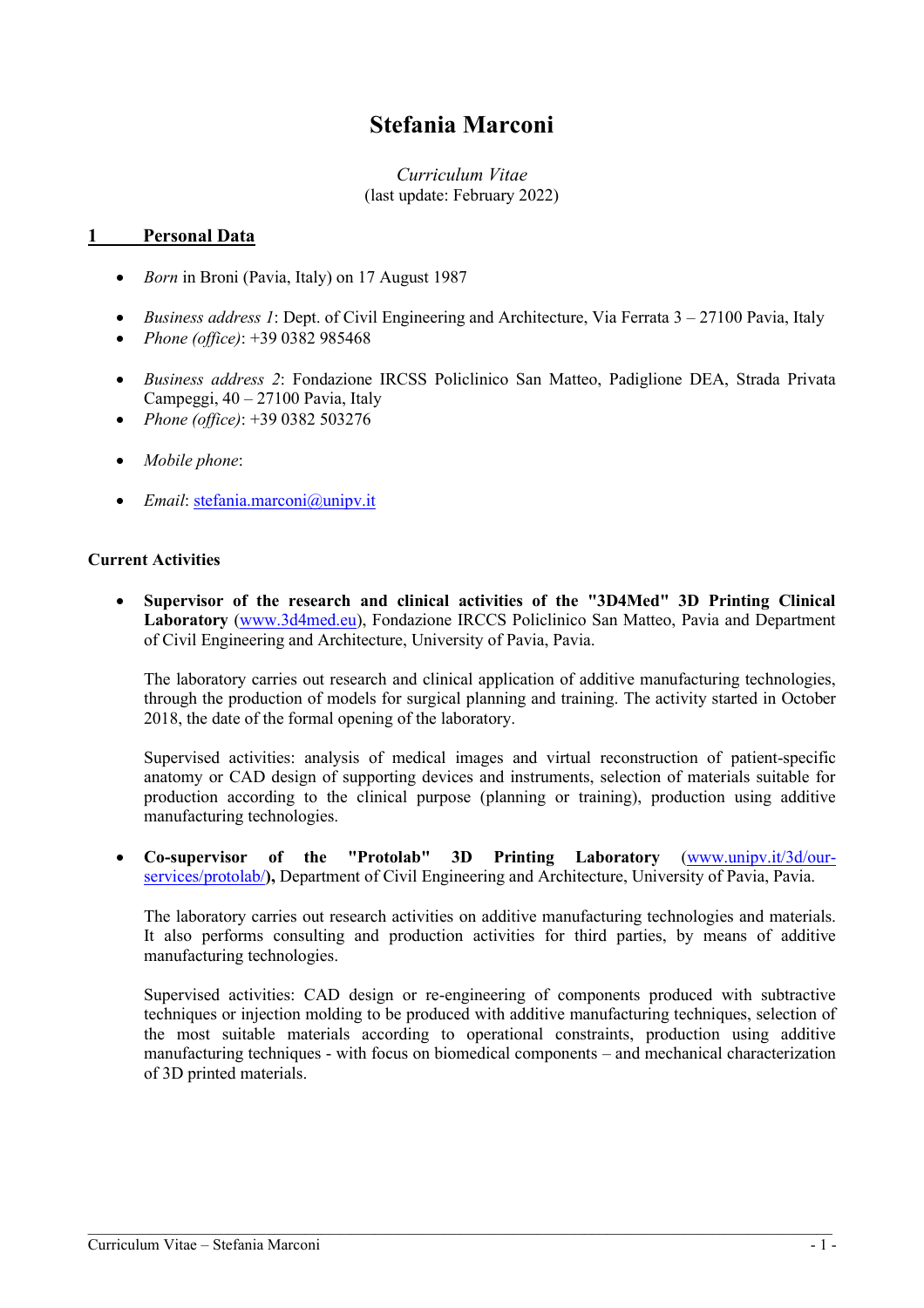# **2 Studies and career**

#### **Academic position**

- *16 January 2019 – currently*: **Assistant Professor** RTD-A at Dept. of Civil Engineering and Architecture of University of Pavia, Italy.
- *01 July 2018 – 15/01/2019*: **Research Fellow** at Fondazione IRCCS Policlinico San Matteo, Pavia, Italy. Research title: Scientific advisor: Prof. Andrea Pietrabissa.
- *05 June 2014 – 31/05/2018*: **Post-doc Fellow** at Dept. of Civil Engineering and Architecture of University of Pavia, Italy. Scientific advisor: Prof. F. Auricchio.

#### **Studies**

- *04 June 2015*: **Philosophiæ Doctor in Experimental Surgery and Microsurgery,** University of Pavia, Italy. Thesis: "3D printed patient specific models: application to laparoscopic and robotic abdominal surgery". Advisor: Prof. A. Pietrabissa.
- *01 November 2011 – 30 April 2015:* **PhD student in Experimental Surgery and Microsurgery,** University of Pavia, Italy (XXVII cicle).
- *15 September 2011:* **Master Degree in Biomedical Engineering** at University of Pavia, Italy, with the grade of **110/110 cum laude**. Thesis: "Ricostruzione 3D virtuale e fisica del pancreas con discriminazione semiautomatica tra parenchima sano e tessuto tumorale". Advisors: Prof. Ferdinando Auricchio, Prof. Andrea Pietrabissa.
- *15 September 2009:* **Bachelor Degree in Biomedical Engineering** at University of Pavia, Italy, with the grade of **110/110 cum laude**. Thesis: "Messa in opera di sistema wireless per la registrazione dei movimenti oculari". Advisor: Prof. Stefano Ramat.

# **Awards**

- *26 May 2017:* **Best bio-model Award (2nd place)**, for the work "A new method for the preoperative planning in Bonebridge implant surgery based on 3D printing technology". 1° Congresso IDBN (Italian Digital Biomanufacturing Network), Bologna, Italy.
- *23 September 2016***: Galileo Galilei Award**, for a work on innovative diagnostic and/or therapeutic in otology, audiology or vestibology, for the work "Dalla TC alla stampante 3D: un metodo innovativo per la pianificazione chirurgica del Bonebridge". Authors: Canzi P, Manfrin M, Marconi S, Magnetto M, Aprile F, Carelli C, Quaglieri S, Simoncelli A, Auricchio F, Beltrame M, Benazzo M. Otology 3.0, Padova, Italy.
- *November 2014:* **Best Project Work Award** within the project "INNO-TAL Talenti per l'innovazione globale e la professionalizzazione", Bando Fondazione Cariplo.

# **Certifications**

• *December 2011*: Italian engineering professional license.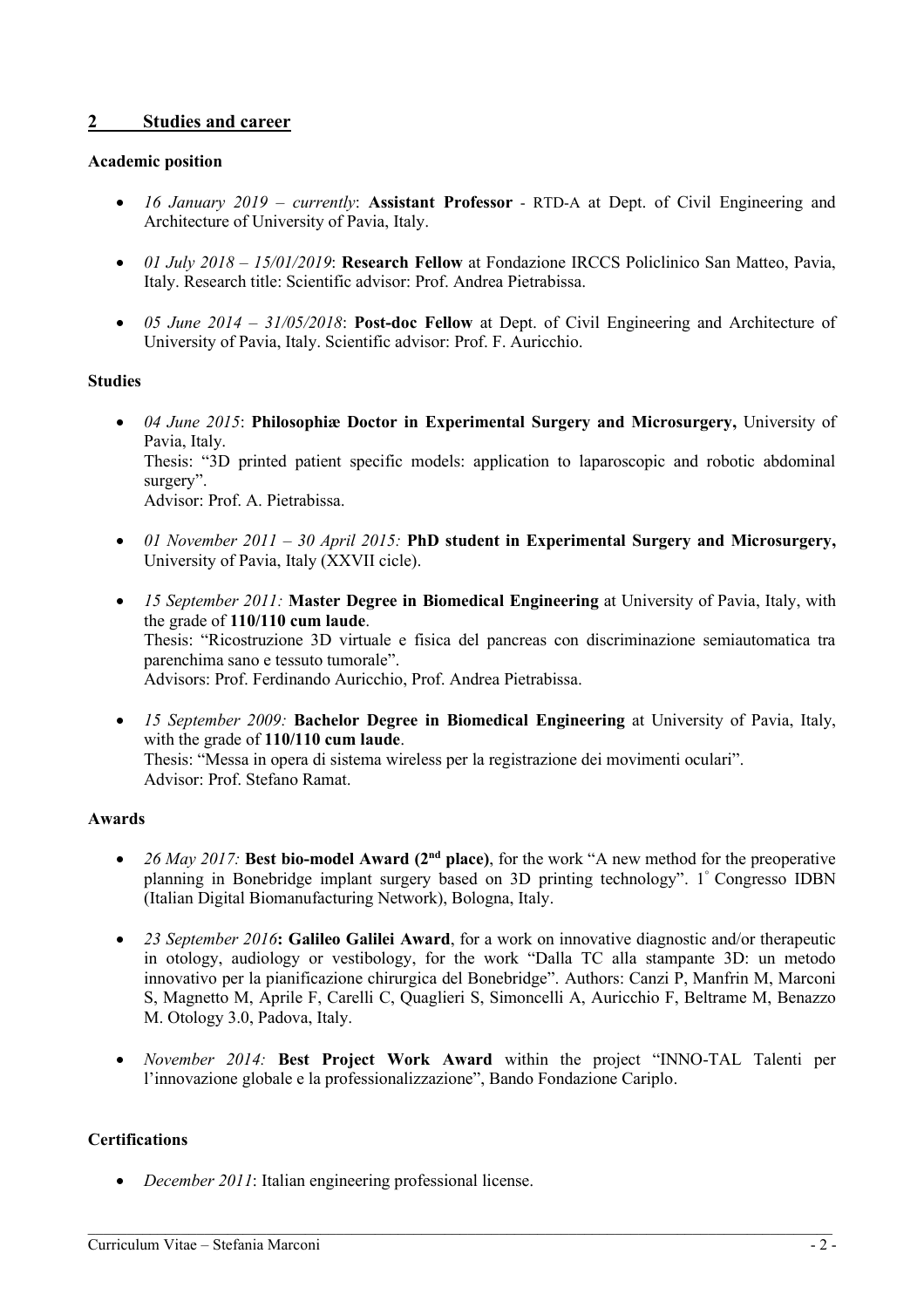# **3 Scientific Activity**

## **Identifiers**

- Scopus Author Identifier: 56715414400
- ORCID: 0000-0003-4608-6180
- Web of Science ResearcherID: K-4079-2018

#### **Metrics**

- Documenti: 70 (45 articles, 12 conference papers, 5 reviews, 2 editorial, 2 letters, 1 book chapter, 1 note, 2 erratum)
- Citazioni: 681 from 598 documents
- H-index: 14

Source: Scopus (10/02/2022)

#### **Patents**

- 1. Canzi P, Benazzo M, **Marconi S**, Auricchio F, "Ring cochlear implant introducer", International Patent Office n. PCT/EP2016/068296, 1 August 2016.
- 2. Canzi P, Benazzo M, **Marconi S**, Auricchio F, "Temporal Bone Holder", Italian Patent Office n. 102015000041482, 3 August 2015.

#### **Appointments**

- **Elected Member of the Technology Committee of EAES** (European Association of Endoscopic Surgery), in charge from 2 June 2018.
- **Advisor for the writing of the "Italian Guidelines for the Use of Additive Manufacturing Technologies in Healthcare"**, Technical Area, Centro Studi AIIC (Associazione Italiana Ingegneri Clinici), First Edition, 2021

#### **Editorial and Review Activity**

- *October 2019*: Guest Editor for the Special Issue "3D printing for biomedical applications" published on "The International Journal of Artificial Organs" (Volume 42, Issue 10)
- Review activity for the following journals:
	- o Review Editor per Frontiers in Bioengineering and Biotechnology Journal Impact Factor 2019: 3.644;
	- o Annals of Translational Medicine Journal Impact Factor 2019: 3.875;
	- o BMJ Simulation &Technology Enhanced Learning Journal Impact Factor 2019: 0.698;
	- o Journal of 3D Printing in Medicine;
	- o Journal of Healthcare Engineering Journal Impact Factor 2019: 1.803;
	- o Multimodal Technologies and Interaction Journal Impact Factor 2019: 1.98;
	- o SAGE Open Medical Case Reports Journal Impact Factor 2019: 0.715;
	- o Scientific Reports Journal Impact Factor 2019: 3.998;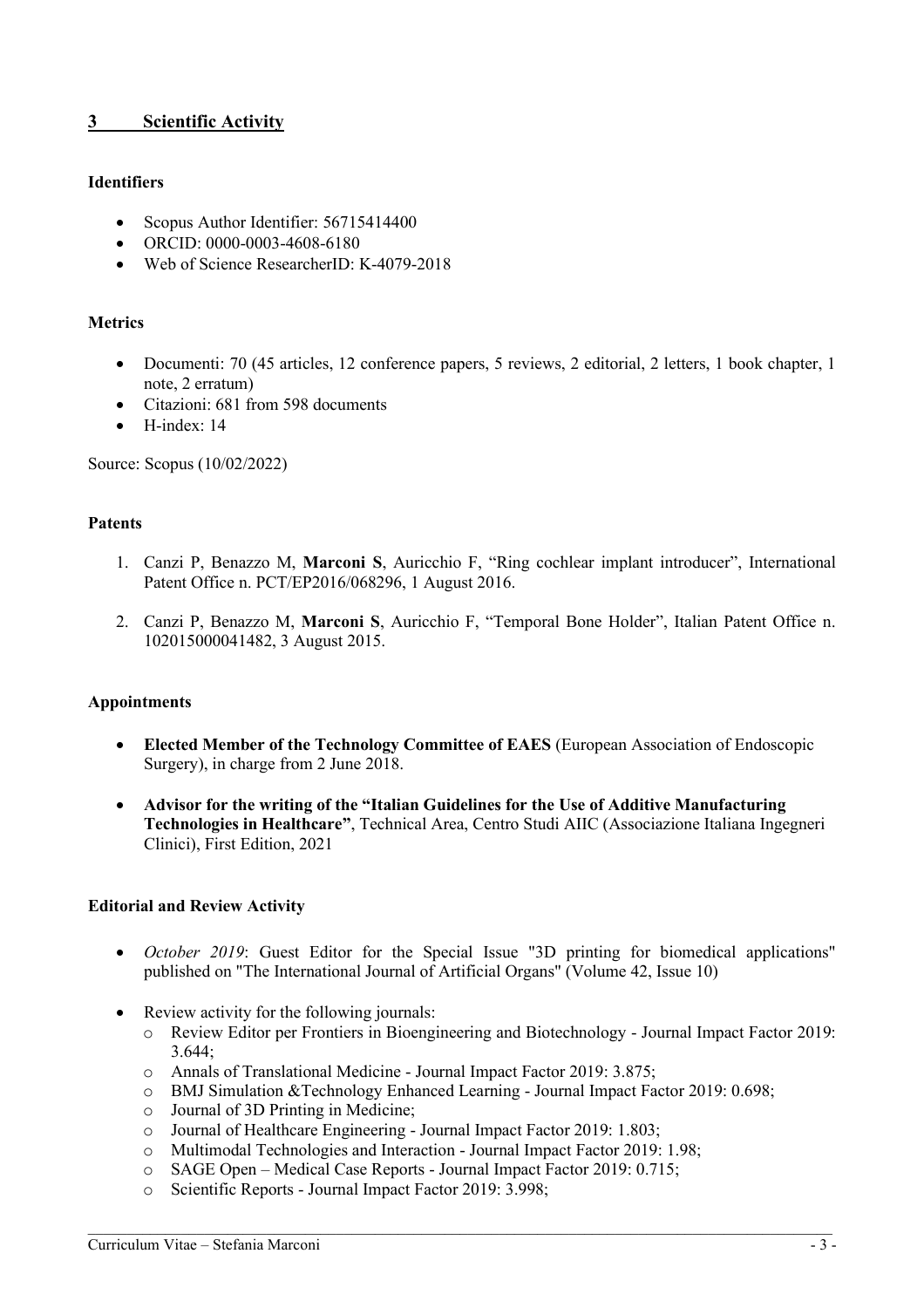- o Surgical Endoscopy and Other Interventional Techniques Journal Impact Factor 2019: 3.149;
- o The Journal of Cardiovascular Surgery Journal Impact Factor 2019: 1.415;

#### **Journal articles**

- 1. Dorati R, Chiesa E, Riva F, Modena T, **Marconi S**, Auricchio F, Genta I, Conti B, "Design and optimization of 3D-bioprinted scaffold framework based on a new natural polymeric bioink", Journal of Pharmacy and Pharmacology, 2021, 74(1):57-66, doi:10.1093/jpp/rgab116.
- 2. Scribante A, Gallo S, Pascadopoli M, Canzi P, **Marconi S**, Montasser MA, Bressani D, Gandini P, Sfondrini MF, "Properties of CAD/CAM 3D Printing Dental Materials and Their Clinical Applications in Orthodontics: Where Are We Now?", Applied Sciences, 2022, 12(2):551, doi:10.3390/app12020551.
- 3. Mandurino-Mirizzi A, Arzuffi L, Negrello E, Crimi G, Ferlini M, Marinoni B, Repetto A, Mauri V, **Marconi S**, Ferrario M, Oltrona Visconti L, "Right coronary artery atresia in an athlete presenting with cardiac arrest: a case report. Coronary Artery Disease", 2021, 33(1): 64–65, doi: 10.1097/MCA.0000000000001092.
- 4. Peri A, **Marconi S**, Gallo V, Mauri V, Negrello E, Abelli M, Ticozzelli E, Caserini O, Pugliese L, Auricchio F, Pietrabissa A, "Three-D-printed simulator for kidney transplantation", Surgical Endoscopy, 2021, 36(1):844-851, doi:10.1007/s00464-021-08788- 1.
- 5. Sorocki J, Piekarz I, Samulak A, Delmonte N, Silvestri L, **Marconi S**, Alaimo G, Auricchio F, Bozzi M, "Additively Fabricated Air-Filled Waveguide Integrated With Printed Circuit Board Using a Through-Patch Transition". IEEE Microwave and Wireless Components Letters, 2021, 31(11):1207-1210, doi:10.1109/lmwc.2021.3112567.
- 6. Scocozza F, Sakaj M, Auricchio F, **Marconi S**, Riello P, Ferrari C, Cansolino L, Catenacci L, Sorrenti M, Scatto M, Conti M, "Shape fidelity and sterility assessment of 3D printed polycaprolactone and hydroxyapatite scaffolds", Journal of Polymer Research, 2021, 28(9):327, doi: 10.1007/s10965-021-02675-y.
- 7. **Marconi S**, Mauri V, Negrello E, Ghiara M, Peri A, Pugliese L, Auricchio F, Benazzo F, Pietrabissa A, "The experience of a clinical 3D printing laboratory: current and future perspectives", Minerva Orthopedics, 2021, 72(4). doi:10.23736/s2784-8469.20.04033-3.
- 8. Carraturo M, Alaimo G, **Marconi S**, Negrello E, Sgambitterra E, Maletta C, Reali A, Auricchio F, "Experimental and Numerical Evaluation of Mechanical Properties of 3D-Printed Stainless Steel 316L Lattice Structures", Journal of Materials Engineering and Performance, 2021, 30: 5247–5251, doi: 10.1007/s11665-021-05737-w.
- 9. Rocco GM, Delmonte N, Schreurs D, **Marconi S**, Auricchio F, Bozzi M, "3D-printed pumpkinshaped cavity resonator to determine the complex permittivity of liquids", Microwave and Optical Technology Letters, 2021, 63(4):1061-1066, doi: 10.1002/mop.32708
- 10. Allegrini D, Montesano G, **Marconi S**, Rosso N, Ometto G, Raimondi R, Auricchio F, Tsoutsanis P, Semeraro F, Cacciatori M, Crabb DP, Romano MR, "A novel quantitative analysis method for idiopathic epiretinal membrane", PLoS ONE, 2021, 16(3):e0247192, doi: 10.1371/journal.pone.0247192.
- 11. Lopez-Oliver E, Tomassoni C, Silvestri L, Bozzi M, Perregrini L, **Marconi S**, Alaimo G, Auricchio F, "3-D-Printed Compact Bandpass Filters Based on Conical Posts (2021) IEEE Transactions on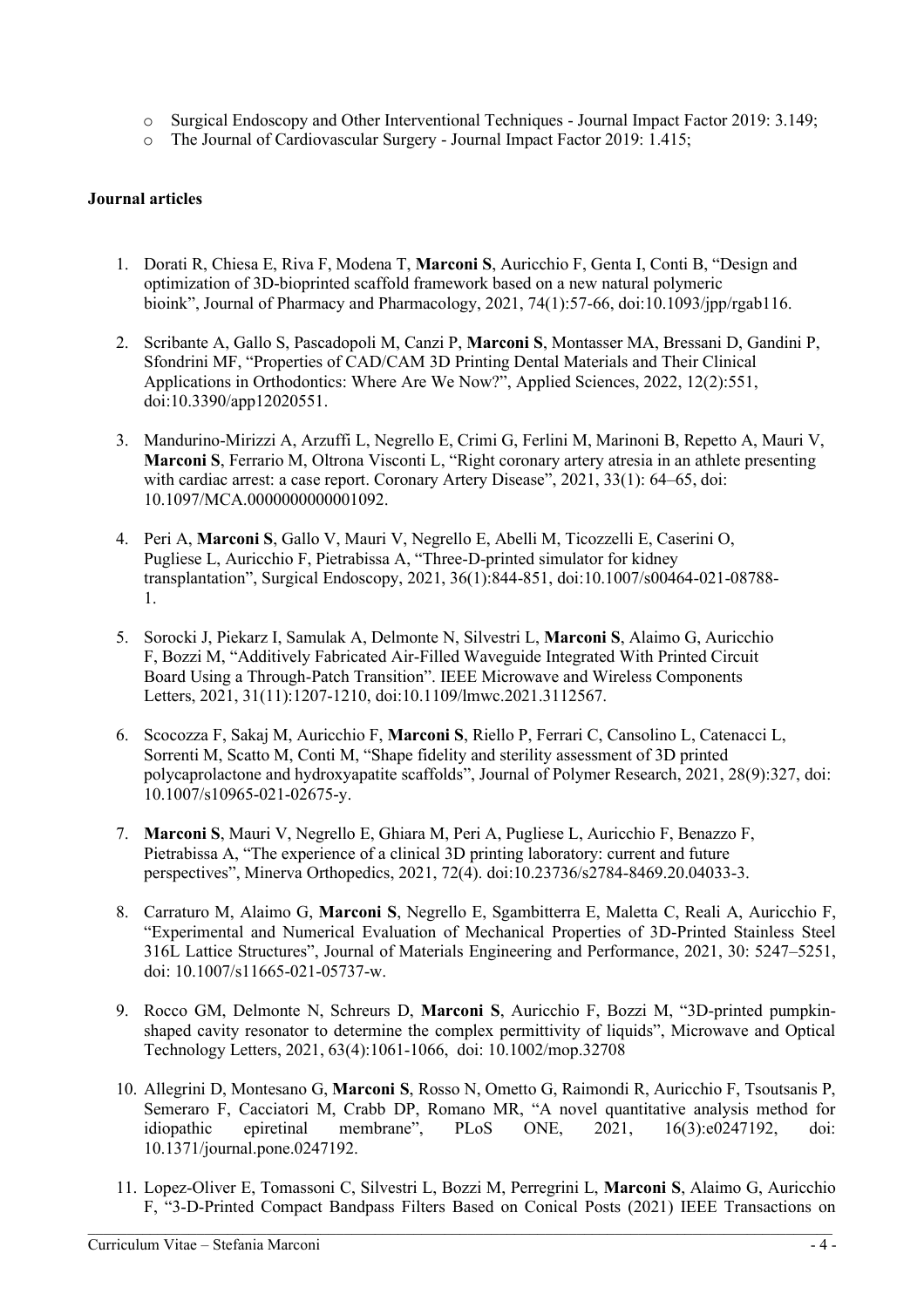Microwave Theory and Techniques, 2021, 69(1):616-628, art. no. 9257416, doi: 10.1109/TMTT.2020.3035168.

- 12. Arezzo A, Francis N, Mintz Y, Adamina M, Antoniou SA, Bouvy N, Copaescu C, de Manzini N, Di Lorenzo N, Morales-Conde S, Müller-Stich BP, Nickel F, Popa D, Tait D, Thomas C, Nimmo S, Paraskevis D, Pietrabissa A, Eck M, Letić E, Preda SD, Tsai A, Malanowska E, Lesko D, Majewski W, Baldari L, Morelli L, Shamiyeh A, Faria G, Carrano FM, Mysliwiec P, Ahlberg G, Cassinotti E, Delibegović S, Martinek L, Yiannakopoulou E, Gorter-Stam M, Gorter-Stam M, Hanna G, Fuchs H, Bjelovic M, Markar S, Yan PW, Chiu, Ecom BW, Kim Y-, Ponz CB, Schijven M, Boni L, Carus T, Theodoropoulos G, Forgione A, Milone M, Petz WLR, Andrejevic P, Ignjatovic D, Arulampalam T, Campbell K, Chand M, Coleman M, Kontovounisios C, Sagiv C, Ficuciello F, **Marconi S**, Mascagni P, Nakajima K, Margallo FMS, Horeman T, Mylonas G, Valdastri P, The EAES Group of Experts for Recovery Amid COVID-19 Pandemic, "EAES recommendations for recovery plan in minimally invasive surgery amid COVID-19 pandemic", Surgical Endoscopy, 2021;35(1), doi:10.1007/s00464- 020-08131-0.
- 13. De Grazia F, **Marconi S**, Bardone M, Mauro A, Alaimo G, Auricchio F, Pietrabissa A, Di Sabatino A, "Use of 3D printer for face mask production to protect endoscopy unit personnel in contact with high-risk patients during COVID-19 pandemic", Note, Endoscopy, 2020, 52(12):1146-1147, doi: 10.1055/a-1206-0937.
- 14. Garcia-Martinez H, Avila-Navarro E, Torregrosa-Penalva G, Delmonte N, Silvestri L, **Marconi S**, Alaimo G, Auricchio F, Bozzi M, "Design and fabrication of a band-pass filter with ebg single-ridge waveguide using additive manufacturing techniques", IEEE Transactions on Microwave Theory and Techniques, 2020, 68(10): 4361-4368, art. no. 9141336, doi: 10.1109/TMTT.2020.3006836.
- 15. Canzi P, Avato I, **Marconi S**, Del Maestro M, Lucifero AG, Magnetto M, Carlotto E, Auricchio F, Luzzi S, Benazzo M, "A 3d printed custom-made mask model for frameless neuronavigation during retrosigmoid craniotomy. A preclinical cadaveric feasibility study", Annali Italiani di Chirurgia, 2020, 91(5): 526-533, doi:
- 16. Marone EM, Rinaldi LF, Conti M, **Marconi S**, Auricchio F, Pietrabissa A, Basile G, "Three-Dimensional Printed Models Can Help Settle Malpractice Litigation Over Surgical Interventions", Letter to the Editor, Annals of Vascular Surgery, 2020, 65:e292-e294, doi:10.1016/j.avsg.2020.01.001.
- 17. Rocco GM, Bozzi M, Schreurs D, Perregrini L, **Marconi S**, Alaimo G, Auricchio F, "3-D Printed Microfluidic Sensor in SIW Technology for Liquids' Characterization", IEEE Transactions on Microwave Theory and Techniques, 2020, 68(3):1175-1184, doi:10.1109/TMTT.2019.2953580.
- 18. Totaro P, **Marconi S**, Morganti S, Corsico AG, Pelenghi S, Auricchio F, "Multidisciplinary preoperative simulations to optimize surgical outcomes in a challenging case of the complete double aortic arch in the adult", Journal of Cardiac Surgery, 2020, 35(3):716-720, doi: 10.1111/jocs.14448.
- 19. Canzi P, Capaccio P, **Marconi S**, Conte G, Preda L, Avato I, Aprile F, Gaffuri M, Occhini A, Pignataro L, Auricchio F, Benazzo M, "Feasibility of 3D printed salivary duct models for sialendoscopic skills training: preliminary report", European Archives of Oto-Rhino-Laryngology, 2020, 277(3):909-915, doi:10.1007/s00405-019-05763-4.
- 20. Clerici F, Ferro N, **Marconi S**, Micheletti S, Negrello E, Perotto S, "Anisotropic adapted meshes for image segmentation: Application to three-dimensional medical data", SIAM Journal on Imaging Sciences, 2020, 13(4):2189-2212, doi:10.1137/20M1348303.
- 21. Canzi P, Avato, I, **Marconi S**, Del Maestro M, Lucifero AG, Magnetto M, Carlotto E, Auricchio F, Luzzi S, Benazzo M, "A 3D printed custom-made mask model for frameless neuronavigation during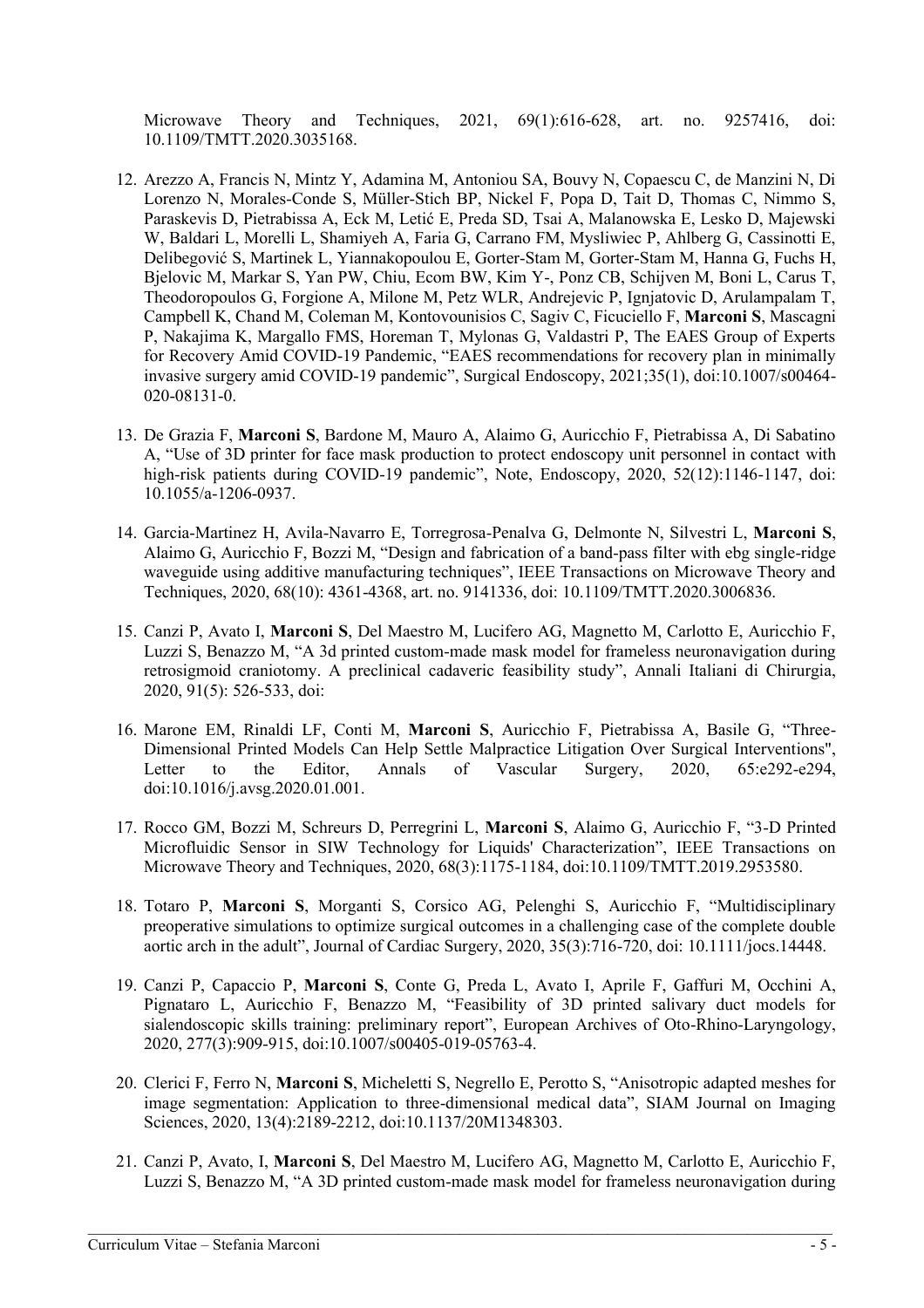retrosigmoid craniotomy. A preclinical cadaveric feasibility study", Annali italiani di chirurgia, 2020, 91:526-533.

- 22. Pandini S, Inverardi N, Scalet G, Battini D, Bignotti F, **Marconi S**, Auricchio F, "Shape memory response and hierarchical motion capabilities of 4D printed auxetic structures", Mechanics Research Communications, 2020, 103:103463, doi:10.1016/j.mechrescom.2019.103463.
- 23. Inverardi N, Pandini S, Bignotti F, Scalet G, **Marconi S**, Auricchio F, "Sequential Motion of 4D Printed Photopolymers with Broad Glass Transition", Macromolecular Materials and Engineering, 2020, 305(1):1900370, doi:10.1002/mame.201900370.
- 24. Pietrabissa A, **Marconi S**, Negrello E, Mauri V, Peri A, Pugliese L, Marone EM, Auricchio F, "An overview on 3D printing for abdominal surgery", Review, Surgical Endoscopy, 2020, 34(1), doi:10.1007/s00464-019-07155-5.
- 25. Conti M, **Marconi S**, Muscogiuri G, Guglielmo M, Baggiano A, Italiano G, Mancini ME, Auricchio F, Andreini D, Rabbat MG, Guaricci AI, Fassini G, Gasperetti A, Costa F, Tondo C, Maltagliati A, Pepi M, Pontone G, "Left atrial appendage closure guided by 3D computed tomography printing technology: A case control study", Journal of Cardiovascular Computed Tomography, 2019, 13(6):336-339, doi:10.1016/j.jcct.2018.10.024.
- 26. Conti M, **Marconi S**, "Three-dimensional printing for biomedical applications", Editorial, International Journal of Artificial Organs, 2019, 42:(10): 537-538, doi:10.1177/0391398819860846.
- 27. **Marconi S**, Negrello E, Mauri V, Pugliese L, Peri A, Argenti F, Auricchio F, Pietrabissa A, "Toward the improvement of 3D-printed vessels' anatomical models for robotic surgery training", International Journal of Artificial Organs, 2019, 42(10):558-565, doi:10.1177/0391398819852957.
- 28. Fantini V, Bordoni M, Scocozza F, Conti M, Scarian E, Carelli S, Di Giulio AM, **Marconi S**, Pansarasa O, Auricchio F, Cereda C, "Bioink Composition and Printing Parameters for 3D Modeling Neural Tissue", Cells, 2019, 8(8), doi:10.3390/cells8080830.
- 29. Conti M, Vandenberghe S, **Marconi S**, Ferrari E, Romarowski RM, Morganti S, Auricchio F, Demertzis S, "Reversed Auxiliary Flow to Reduce Embolism Risk During TAVI: A Computational Simulation and Experimental Study", Cardiovascular Engineering and Technology, 2019, 10(1):124- 135, doi:10.1007/s13239-018-00386-y.
- 30. Finotello A, **Marconi S**, Pane B, Conti M, Gazzola V, Mambrini S, Auricchio F, Palombo D, Spinella G, "Twelve-year Follow-up Post–Thoracic Endovascular Repair in Type B Aortic Dissection Shown by Three-dimensional Printing", Annals of Vascular Surgery, 2019, 55: 309.e13- 309.e19, doi:10.1016/j.avsg.2018.07.057.
- 31. Spinelli D, **Marconi S**, Caruso R, Conti M, Benedetto F, De Beaufort HW, Auricchio F, Trimarchi S, "3D printing of aortic models as a teaching tool for improving understanding of aortic disease", Journal of Cardiovascular Surgery, 2019, 60(5):582-588, doi:10.23736/S0021-9509.19.10841-5.
- 32. Espin-Lopez PF, Pasian M, Alaimo G, **Marconi S**, Auricchio F, Heinanen V, Jarvelainen J, "3-D Printed Antenna for Snowpack Monitoring", IEEE Antennas and Wireless Propagation Letters, 2018, 17(11):2109-2113, doi:10.1109/LAWP.2018.2870550.
- 33. Marone EM, Auricchio F, **Marconi S**, Conti M, Rinaldi LF, Pietrabissa A, Argenteri A, "Effectiveness of 3D printed models in the treatment of complex aortic diseases", Journal of Cardiovascular Surgery, 2018, 59(5):699-706, doi:10.23736/S0021-9509.18.10324-7.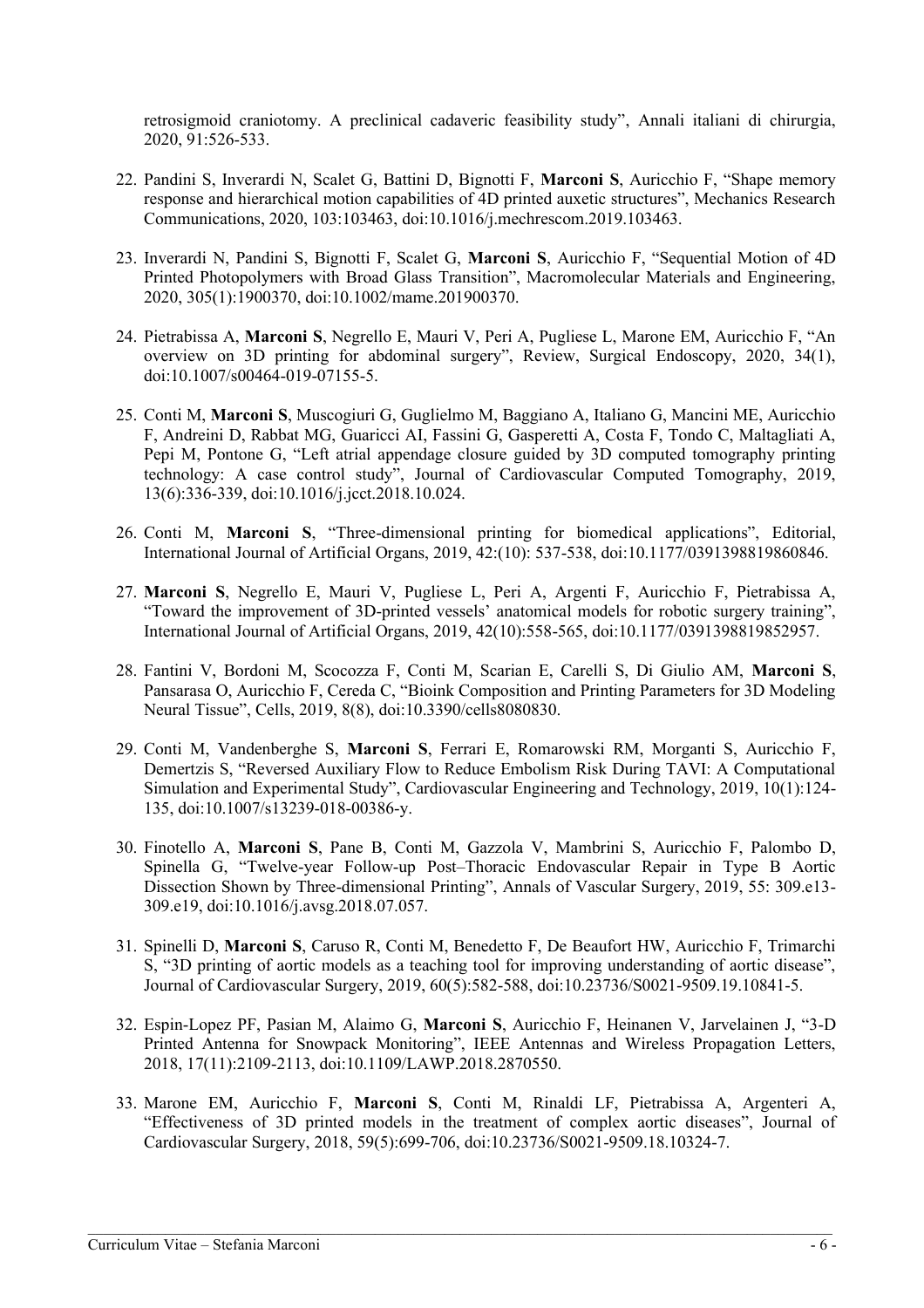- 34. Pugliese L, **Marconi S**, Negrello E, Mauri V, Peri A, Gallo V, Auricchio F, Pietrabissa A, "The clinical use of 3D printing in surgery", Review, Updates in Surgery, 2018, 70(3):381-388, doi:10.1007/s13304-018-0586-5.
- 35. **Marconi S,** Lanzarone E, van Bogerijen GHW, Conti M, Secchi F, Trimarchi S, Auricchio F, "A compliant aortic model for in vitro simulations: Design and manufacturing process", Medical Engineering and Physics, 2018, 59:21-29, doi:10.1016/j.medengphy.2018.04.022.
- 36. Canzi P, Magnetto M, **Marconi S**, Morbini P, Mauramati S, Aprile F, Avato I, Auricchio F, Benazzo M, "New frontiers and emerging applications of 3D printing in ENT surgery: A systematic review of the literature", Review, Acta Otorhinolaryngologica Italica, 2018, 38(4):286-303, doi:10.14639/0392-100X-1984.
- 37. Canzi P, **Marconi S**, Manfrin M, Magnetto M, Carelli C, Simoncelli AM, Fresa D, Beltrame M, Auricchio F, Benazzo M, "From CT scanning to 3D printing technology: A new method for the preoperative planning of a transcutaneous bone-conduction hearing device", Acta Otorhinolaryngologica Italica, 2018, 38(3):251-256, doi:10.14639/0392-100X-1625.
- 38. Marone EM, Rinaldi LF, **Marconi S**, Conti M, Auricchio F, Pietrabissa A, Argenteri A, "A 3D printed patient-specific model to assist decision making in endovascular treatment of thoracoabdominal aortic aneurysm", Letter to the Editor, Journal of Cardiovascular Surgery, 2018, 59(2):291-293, doi: 10.23736/S0021-9509.17.10199-0.
- 39. Ceffa NG, Bouzin M, D'Alfonso L, Sironi L, Marquezin CA, Auricchio F, **Marconi S**, Chirico G, Collini M, "Spatiotemporal Image Correlation Analysis for 3D Flow Field Mapping in Microfluidic Devices", Analytical Chemistry, 2018, 90(3):2277-2284, doi:10.1021/acs.analchem.7b04641.
- 40. Auricchio F, Greco A, Alaimo G, Giacometti V, **Marconi S**, Mauri V, "3D printing technology for buildings' accessibility: The tactile map for MTE Museum in Pavia", Journal of Civil Engineering and Architecture, 2017, 736-747, doi:10.17265/1934-7359/2017.08.002.
- 41. Di Buduo CA, Soprano PM, Tozzi L, **Marconi S**, Auricchio F, Kaplan DL, Balduini A, "Modular flow chamber for engineering bone marrow architecture and function", Biomaterials, 2017, 146:60- 71, doi: 10.1016/j.biomaterials.2017.08.006.
- 42. **Marconi S**, Lanzarone E, De Beaufort H, Conti M, Trimarchi S, Auricchio F, "A novel insight on the role of entry tears in type B aortic dissection: pressure measurements in an in vitro model", International Journal of Artificial Organs, 2017, 40(10):563-574, doi:10.5301/ijao.5000627.
- 43. Rigamonti G, Guardamagna M, Bello V, **Marconi S**, Auricchio F, Merlo S, "Flow-through microcapillary refractive index sensor based on T/R spectral shift monitoring", Biomedical Optics Express, 2017, 8(10): 4438-4453, doi:10.1364/BOE.8.004438.
- 44. **Marconi S**, Pugliese L, Botti M, Peri A, Cavazzi E, Auricchio F, Pietrabissa A, "Value of 3Dprinting for the comprehension of surgical anatomy", Surgical Endoscopy, 2017, 1-9, doi:10.1007/s00464-017-5457-5.
- 45. Massoni E, Silvestri L, Alaimo G, **Marconi S**, Bozzi M, Perregrini L, Auricchio F, "3-D printed substrate integrated slab waveguide for single-mode bandwidth enhancement", IEEE Microwave and Wireless Components Letters, 2017, 27(6): 536-538, doi: 10.1109/LMWC.2017.2701323.
- 46. Dorati R, De Trizio A, **Marconi S**, Ferrara A, Auricchio F, Genta I, Modena T, Benazzo M, Benazzo A, Volpato G, Conti B, "Design of a bioabsorbable multilayer patch for esophagus reconstruction", Macromolecular Bioscience, 2017, 17(6), doi: 10.1002/mabi.201600426.
- 47. Nauta FJH, de Beaufort HWL, Conti M, **Marconi S**, Kamman AV, Ferrara A, van Herwaarden JA,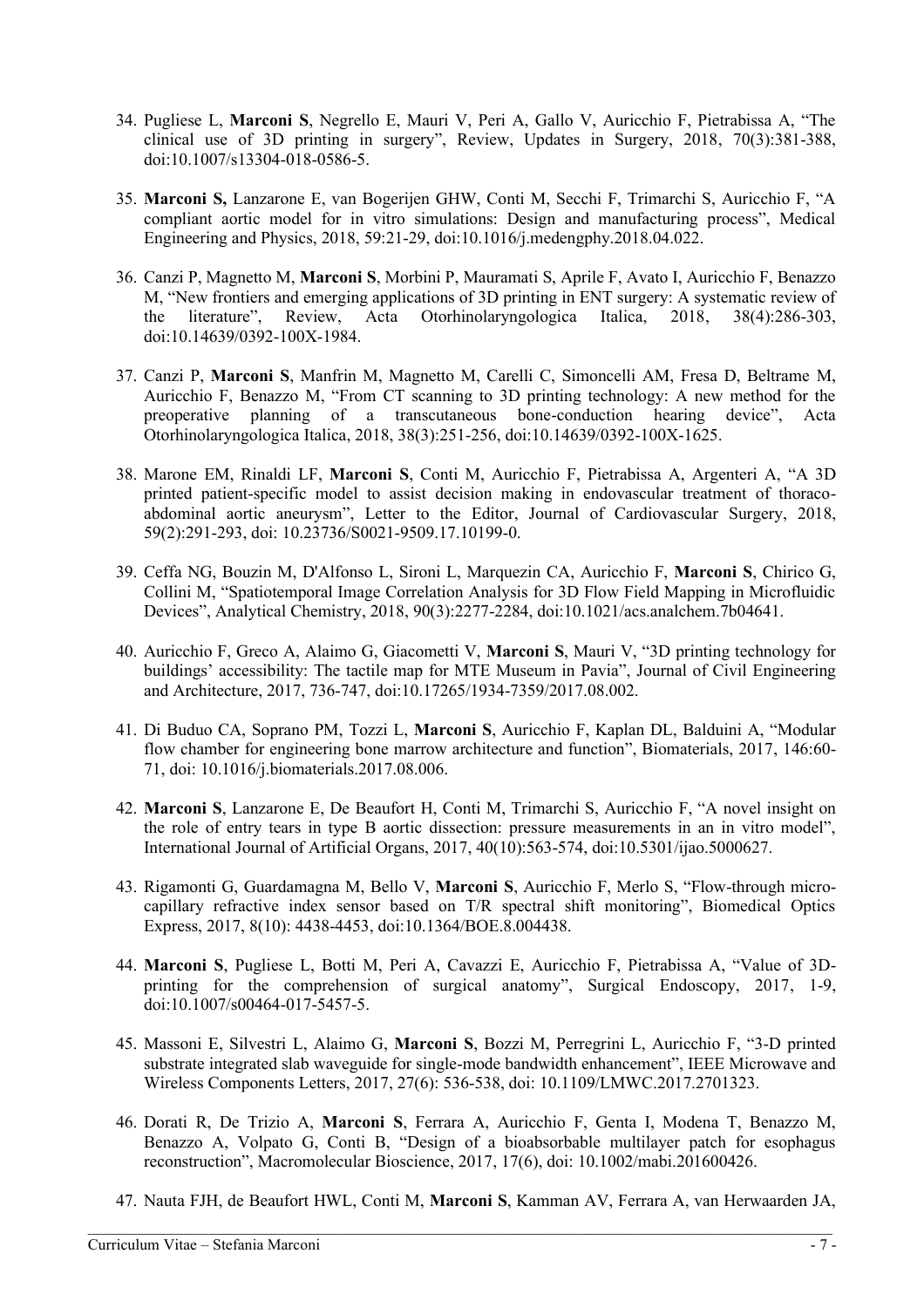Moll FL, Auricchio F, Trimarchi S, "Impact of thoracic endovascular aortic repair on radial strain in an ex vivo porcine model", European Journal of Cardio-thoracic Surgery, 2017, 51(4): 783-789, doi: 10.1093/ejcts/ezw393.

- 48. Alaimo G, **Marconi S**, Costato L, Auricchio F, "Influence of meso-structure and chemical composition on FDM 3D-printed parts", Composites Part B: Engineering, 2017, 113: 371-380, doi: 10.1016/j.compositesb.2017.01.019.
- 49. Nauta FJ, Conti M, **Marconi S**, Kamman AV, Alaimo G, Morganti S, Ferrara A, van Herwaarden JA, Moll FL, Auricchio F, Trimarchi S, "An experimental investigation of the impact of thoracic endovascular aortic repair on longitudinal strain", European Journal of Cardio-thoracic Surgery, 2016, 50(5):955-961, doi: 10.1093/ejcts/ezw180.
- 50. **Marconi S**, Pugliese L, Del Chiaro M, Pozzi Mucelli R, Auricchio F, Pietrabissa A, "An innovative strategy for the identification and 3D reconstruction of pancreatic cancer from CT images", Updates in Surgery, 2016, 68(3):273-278, doi: 10.1007/s13304-016-0394-8.
- 51. Auricchio F, **Marconi S**, "3D Printing: Clinical applications in orthopedics and traumatology", EFORT Open Reviews, 2016, 1(5):121–127, doi: 10.1302/2058-5241.1.000012.
- 52. Achilli E, Minguzzi A, Visibile A, Locatelli C, Vertova A, Naldoni A, Rondinini S, Auricchio F, **Marconi S**, Fracchia M and Ghigna P, "3D-printed photo-spectroelectrochemical device for in situ and in operando X-Ray absorption spectroscopy investigation", Journal of Synchrotron Radiation, 2016, 23(2):622-628, doi: 10.1107/S1600577515024480.
- 53. Pietrabissa A, **Marconi S**, Peri A, Pugliese L, Cavazzi E, Vinci A, Botti M and Auricchio F, "From CT scanning to 3-D printing technology for the preoperative planning in laparoscopic splenectomy", Surgical Endoscopy, 2016, 30(1): 366-371, doi: 10.1007/s00464-015-4185-y.
- 54. Yousef MA, Dionigi P, **Marconi S**, Calligaro A, Cornaglia AI, Alfonsi E, Auricchio F, "Successful reconstruction of nerve defects using distraction neurogenesis with a new experimental device", Basic and Clinical Neuroscience, 2015, 6(4):253-264.
- 55. Auricchio F, Conti M, **Marconi S**, Reali A, Tolenaar JL, Trimarchi S, "Patient specific aortic endografting simulation: from diagnosis to prediction", Computers in Biology and Medicine, 2013, 43(4):386-394, doi: 10.1016/j.compbiomed.2013.01.006.

#### **Books**

- 1. Auricchio F, Boatti E, Conti M, **Marconi S**, "SMA biomedical applications" in Concilio A, Antonucci V, Auricchio F, Lecce L, Sacco E, "Shape Memory Alloy Engineering for Aerospace, Structural, and Biomedical Applications", Butterworth-Heinemann, Second Edition, 2021, pp. 627- 658
- 2. Auricchio F, Conti M, **Marconi S**, Morganti S, Scocozza F, "SMA cardiovascular applications and computer-based design" in Concilio A, Antonucci V, Auricchio F, Lecce L, Sacco E, "Shape Memory Alloy Engineering for Aerospace, Structural, and Biomedical Applications", Butterworth-Heinemann, Second Edition, 2021, pp. 659-685
- 3. Lanzarone E, **Marconi S**, Conti M, Auricchio F, Fassi I, Modica F, Pagano C, Pourabdollahian G, "Hospital factory for manufacturing customised, patient-specific 3D anatomo-functional models and prostheses", in "Factories of the Future: The Italian Flagship Initiative", 2019, pp. 233-254, doi: 10.1007/978-3-319-94358-9\_11
- 4. **Marconi S**, Conti M, Auricchio F, "3D printing technologies and solutions", in Marone EM,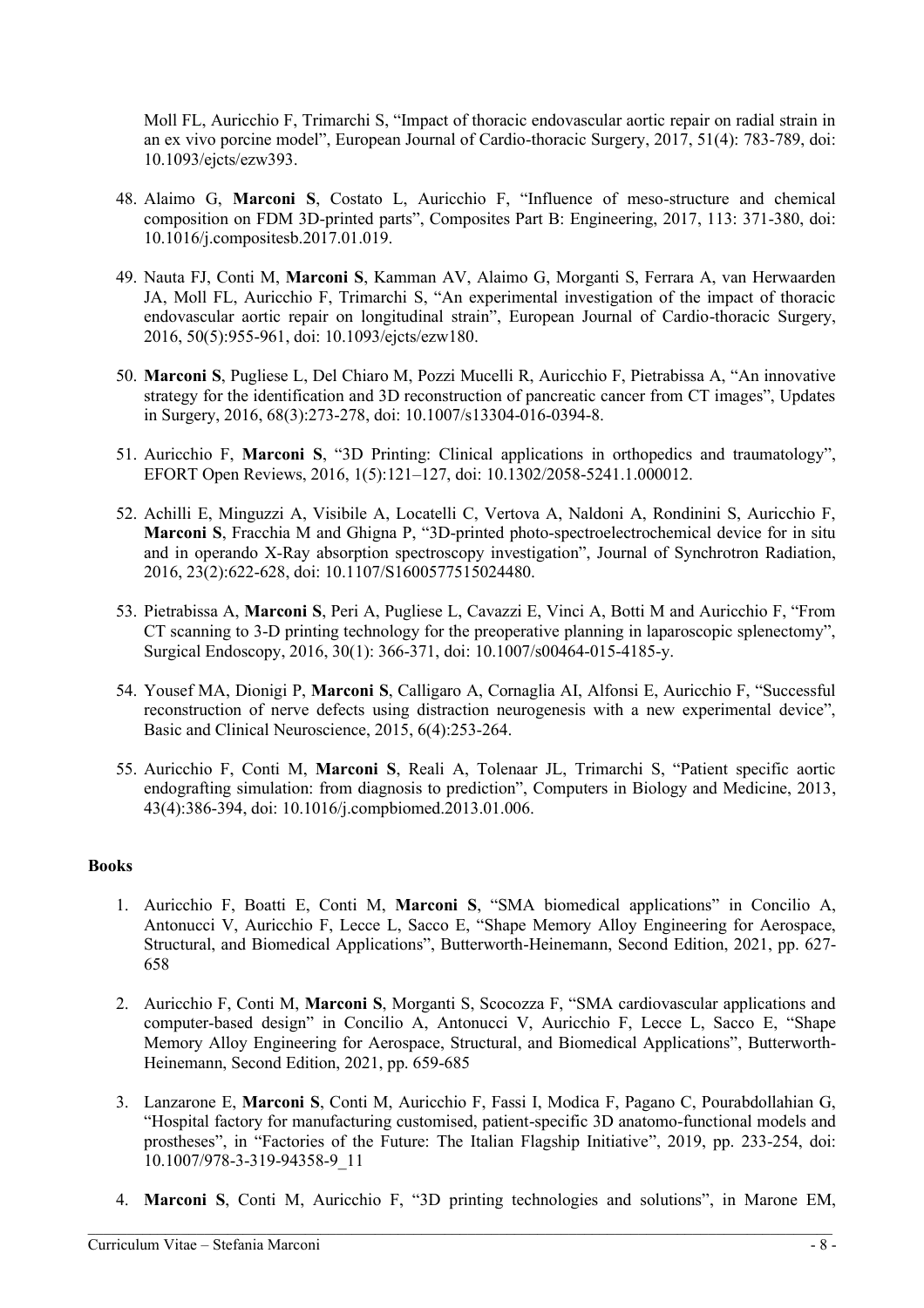Argenteri A, "3D printing in complex vascular disease", Minerva Medica, 2018

- 5. **Marconi S**, Conti M, Auricchio F, "3D printing materials", in Marone EM, Argenteri A, "3D printing in complex vascular disease", Minerva Medica, 2018
- 6. Marone EM, Rinaldi LF, **Marconi S**, Conti M, Auricchio F, Argenteri A, "3D printing technologies in complex vascular diseases", in Marone EM, Argenteri A, "3D printing in complex vascular disease", Minerva Medica, 2018
- 7. Pugliese L, **Marconi S**, Peri A, Botti M, Auricchio F, Pietrabissa A, "Value of 3D printing in the management of visceral aneurysms" in Marone EM, Argenteri A, "3D printing in complex vascular disease", Minerva Medica, 2018
- 8. Cantoni V, Gyoshev S, Karastoyanov D, **Marconi S**, Marino D, Pini M, Stoimenov N, Chapter "Modellazione, rendering e stampa 3D" in Cantoni V, Karastoyanov D, Mosconi M, Setti A, "1525- 2015. Pavia, la Battaglia, il Futuro. Niente fu come prima", Pavia University Press, 2016 May.
- 9. Auricchio F, **Marconi S**, Alaimo G, Chapter "Materiali per la stampa 3D, possibilità attuali e prospettive future" in "Stampa 3D", Filodritto, 2015 Nov.

# **International conference proceedings**

- 1. Lopez-Oliver E, Tomassoni C, Silvestri L, Bozzi M, Perregrini L, **Marconi S**, Alaimo G, Auricchio F, "3-D printed bandpass filter using conical posts interlaced vertically", 2020 IEEE MTT-S International Microwave Symposium Digest, art. no. 9223965, pp. 580-582, doi: 10.1109/IMS30576.2020.9223965.
- 2. Tomassoni C, Silvestri L, Delmonte N, Bozzi M, Perregrini L, **Marconi S**, Alaimo G, Auricchio F, "Different strategies for the additive manufacturing of slotted slant ridge filtering doublet", 2019 IEEE MTT-S International Microwave and RF Conference, IMARC 2019, 2019, art. no. 9118774. doi: 10.1109/IMaRC45935.2019.9118774.
- 3. Tomassoni C, Silvestri L, Delmonte N, Bozzi M, Perregrini L, **Marconi S**, Alaimo G, Auricchio F, "A New Class of Doublet Based on Slotted Slant Ridge in Additive Manufacturing Technology", IMWS-AMP 2019 - 2019 IEEE MTT-S International Microwave Workshop Series on Advanced Materials and Processes for RF and THz Applications, 2019, art. no. 8880093, pp. 10-12, doi:10.1109/IMWS-AMP.2019.8880093.
- 4. Rocco GM, Bozzi M, **Marconi S**, Alaimo G, Auricchio F, Schreurs D, "3D-Printed Microfluidic Sensor in Substrate Integrated Waveguide Technology", 2018 IEEE MTT-S International Microwave Workshop Series on Advanced Materials and Processes for RF and THz Applications, IMWS-AMP 2018, 2018, art. no. 8457168, doi:10.1109/IMWS-AMP.2018.8457168.
- 5. Inverardi N, Pandini S, Bignotti F, Scalet G, **Marconi S**, Auricchio F, "Temperature-memory effect in 3D printed photopolymers with broad glass transition", AIP Conference Proceedings, 2018, art. no. 020146, doi:10.1063/1.5046008.
- 6. Massoni E, Espín-López PF, Pasian M, Bozzi M, Perregrini L, **Marconi S**, Alaimo G, Auricchio F, "Additive manufacturing of a chalk powder NRD 3-port junction via binder jetting technology", 2017 IEEE MTT-S International Microwave Workshop Series on Advanced Materials and Processes for RF and THz Applications, IMWS-AMP 2017, 2018, pp. 1-3, doi:10.1109/IMWS-AMP.2017.8247370.
- 7. Massoni E, Guareschi M, Bozzi M, Perregrini L, Tamburini UA, Alaimo G, **Marconi S**, Auricchio F, Tomassoni C, "3D printing and metalization methodology for high dielectric resonator waveguide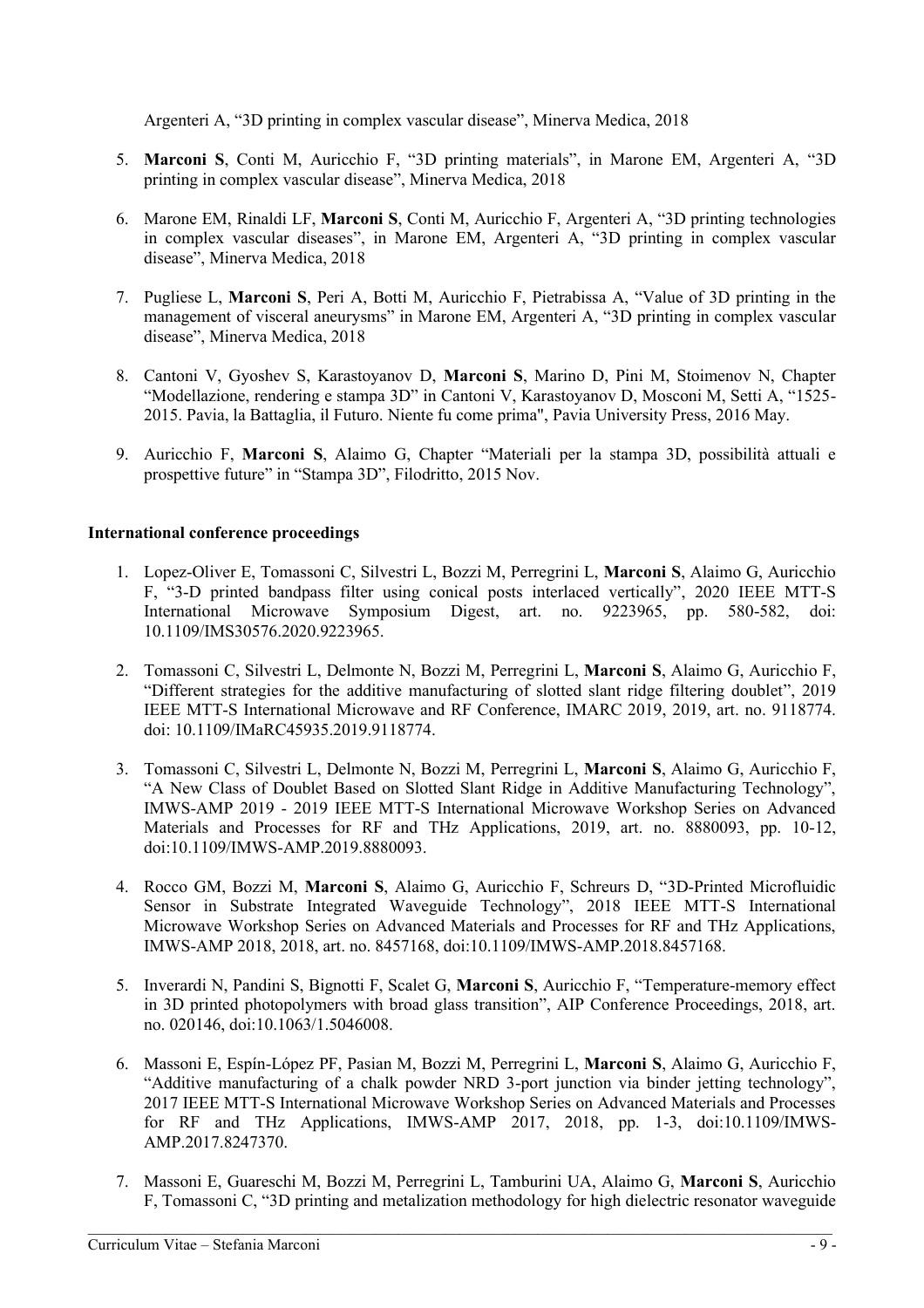microwave filters", 2017 IEEE MTT-S International Microwave Workshop Series on Advanced Materials and Processes for RF and THz Applications, IMWS-AMP 2017, 2018, pp. 1-3, doi:10.1109/IMWS-AMP.2017.8247417.

- 8. **Marconi S**, Alaimo G, Mauri V, Torre M, Auricchio F, "Impact of graphene reinforcement on mechanical properties of PLA 3D printed materials", 2017 IEEE MTT-S International Microwave Workshop Series on Advanced Materials and Processes for RF and THz Applications, IMWS-AMP 2017, 2018, pp. 1-3, doi:10.1109/IMWS-AMP.2017.8247414.
- 9. Di Meo S, Massoni E, Silvestri L, Obbad J, Pasian M, Dondi D, Bozzi M, Perregrini L, Alaimo G, **Marconi S**, Auricchio F, "Dielectric characterization of material for 3D-printed breast phantoms up to 50 GHz: Preliminary experimental results", 2017 IEEE MTT-S International Microwave Workshop Series on Advanced Materials and Processes for RF and THz Applications, IMWS-AMP 2017, January 2018, pp. 1-3, doi:10.1109/IMWS-AMP.2017.8247371.
- 10. Massoni E, Espin-Lopez PF, Pasian M, Bozzi M, Perregrini L, Alaimo G, **Marconi S**, Auricchio F, "3D-printed Chalk powder for microwave devices: Experimental results for a NRD-guide in Kuband", European Microwave Week 2017: "A Prime Year for a Prime Event", EuMW 2017 - Conference Proceedings; 47th European Microwave Conference, EuMC 2017, January 2017, pp. 504-507, doi:10.23919/EuMC.2017.8230900.
- 11. Massoni E, Silvestri L, Bozzi M, Perregrini L, Alaimo G, **Marconi S**, Auricchio F, "Characterization of 3D-Printed Dielectric Substrates with Different Infill for Microwave Applications", 2016 IEEE International Microwave Workshop Series on Advanced Materials and Processes for RF and THz Applications (IMWS-AMP2016), 20-22 July 2016, Chengdu, China. doi: 10.1109/IMWS-AMP.2016.7588330.
- 12. Nauta FJ, Conti M, **Marconi S**, Kamman AV, Alaimo G, Morganti S, Ferrara A, van Herwaarden J, Moll FL, Auricchio A, Trimarchi S, "Thoracic Endovascular Repair Decreases Longitudinal Aortic Distensibility: Experimental Study in an Ex-Vivo Porcine Model", Journal of the American College of Cardiology, 2015 Oct; 66(15):B317.
- 13. **Marconi S**, Pietrabissa A, Auricchio F, Pozzi Mucelli R, Verbeke C, Segersvärd R, Del Chiaro M, "Preliminary validation of 3D reconstruction tool for preoperative planning in pancreatic surgery", Pancreatology, 2014 Jun; 14 (3):S117-S118.
- 14. **Marconi S**, Auricchio F, Pietrabissa A, "3D Virtual and physical pancreas reconstruction discriminating between health and tumor tissue with fuzzy logic", International Journal of Computer Assisted Radiology and Surgery, 2012 Jun; 7 (Suppl 1):S71–S88.

# **National conference proceedings**

1. Alaimo G, Auricchio F, Giberti H, **Marconi S**, Morganti S, "Additive Manufacturing for a Low-Cost Biaxial Testing Machine", AIMETA 2017 XXIII Conference, The Italian Association of Theoretical and Applied Mechanics, 4-7 September 2017, Salerno, Italy.

# **Poster presentation at international conferences**

- 1. **Marconi S**, Pietrabissa A, Auricchio F, "3D printing technology for surgical planning models in laparoscopic abdominal surgery", SAGES 2015, 15-18 April 2015, Nashville, Tennessee.
- 2. Pugliese L, **Marconi S**, Morganti S, Gallotti A, Vanoli A, Paulli M, Filice C, Calliada F, Auricchio F, Pietrabissa A, "Mechanical properties of human pancreatic tissue in a surgically resected series of patients with pancreatic cancer: in-vitro uniaxial tensile tests to predict the risk of post-operative pancreatic fistula. A prospective study", International Symposium on Pancreas Cancer 2014, 3-5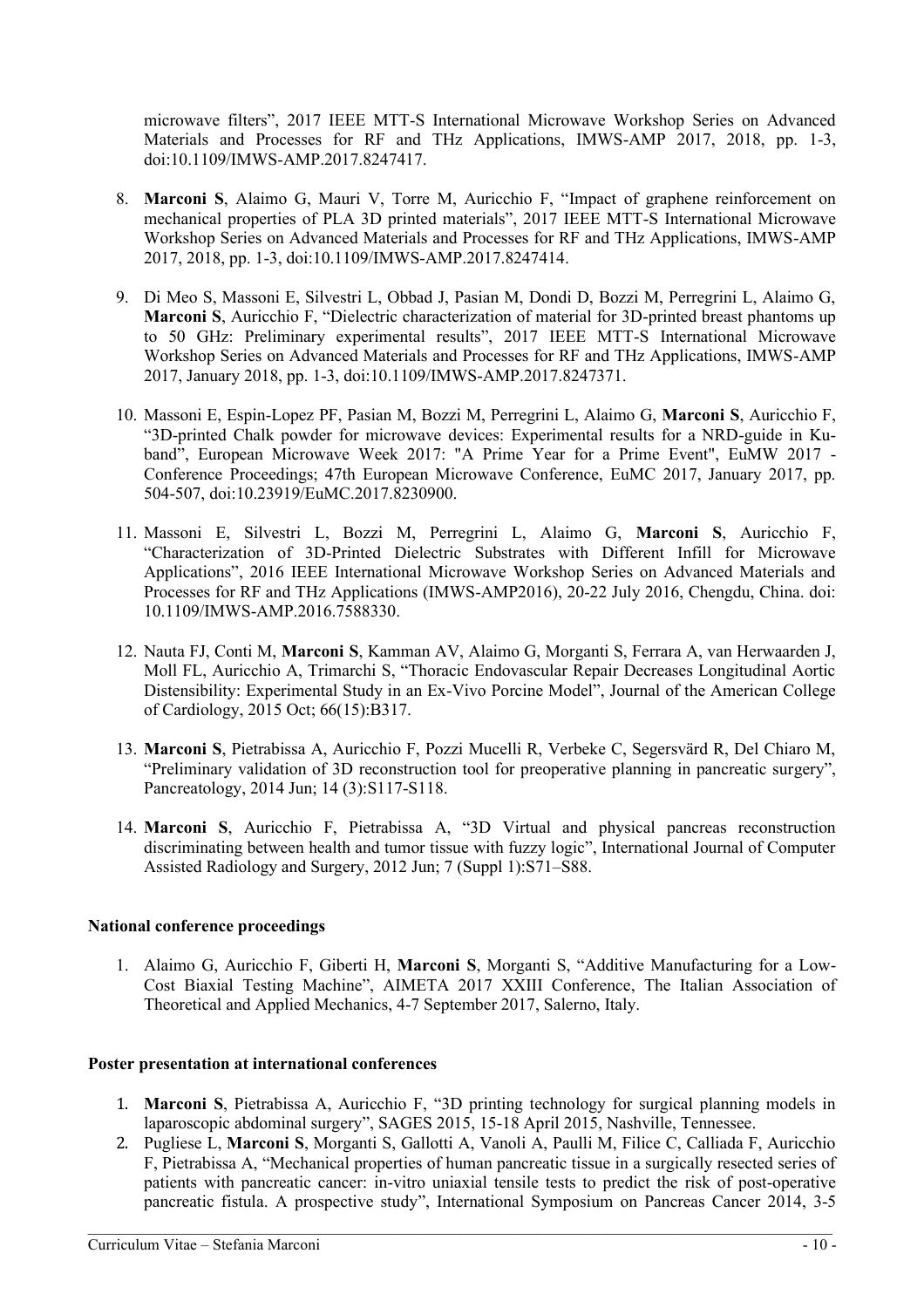July 2014, Verona, Italy.

- 3. **Marconi S**, Pietrabissa A, Auricchio F, Pozzi Mucelli R, Verbeke C, Segersvärd R, Del Chiaro M., "Preliminary validation of 3D reconstruction tool for preoperative planning in pancreatic surgery", Combined EPC & IAP Meeting 2014, 24-28 June 2014, Southampton, United Kingdom.
- 4. **Marconi S**, Auricchio F, Pietrabissa A, "A virtual and physical pancreas 3D model to assess the tumor evolution", THE FIRST NEMB Venice Workshop on Cancer Nanotechnology, 11-12 October 2012, Venice, Italy.

#### **Poster presentation at national conferences**

1. **Marconi S**, Vinci A, Auricchio F, Peri A, Pugliese L, Pietrabissa A, "3D printing of renal anatomy and infrared navigation for robotic live donor kidney procurement", Stati generali della salute, 8-9 April 2014, Roma, Italy.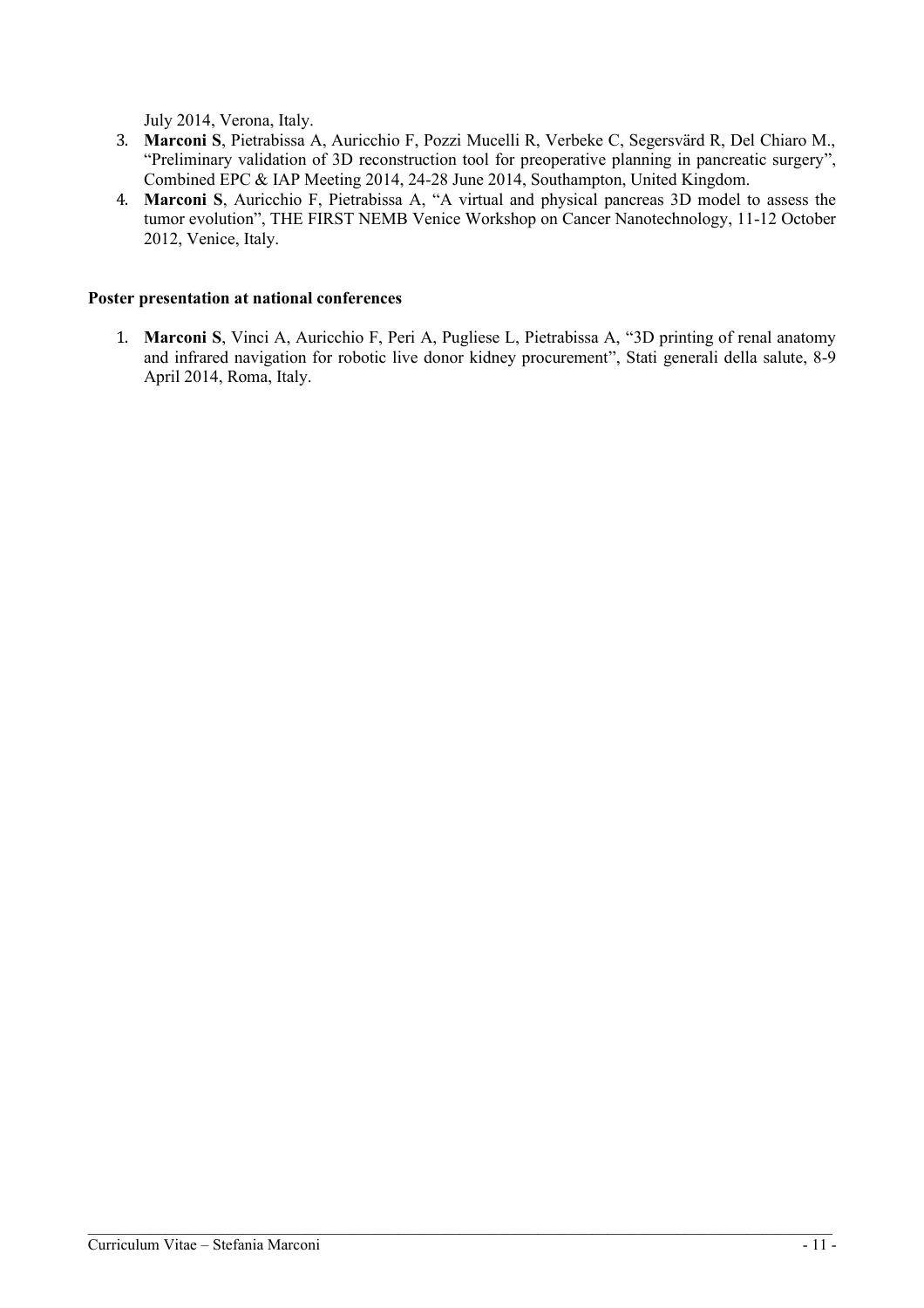# **4 Teaching activity**

#### **Academic Courses**

- 1. *Academic Year 2020-2021 - today:* Professor for "Prototyping of Biomedical and Industrial Devices" (6 ECTS) – previously "Laboratory of Biomechanics" – Master's Degree in Bioengineering (2<sup>nd</sup> year), ING-IND/34 Industrial Bioengineering, University of Pavia.
- 2. *Academic Year 2019/2020 - today:* Professor for "Virtual Modeling and Additive Manufacturing" (3 ECTS), Bachelor's Degree in Industrial Engineering - Mechanics (3<sup>rd</sup> year), Master's Degree in Civil Engineering ( $2<sup>nd</sup>$  year), Master's Degree in Bioengineering ( $2<sup>nd</sup>$  year), credits for Medicine and Surgery, Building Engineering and Architecture and for the Order of Engineers of Pavia, ING-IND/34 Industrial Bioengineering, University of Pavia.
- 3. *Academic Year 2019/2020 - today:* Professor for "Biomechanics and Simulation of Biomedical Devices" (6 ECTS), Bachelor's Degree in Bioengineering (2<sup>nd</sup> year), ING-IND/34 Industrial Bioengineering, University of Pavia.
- 4. *Academic Year 2019/2020:* Professor for "Laboratory of Biomechanics" (6 ECTS), Master's Degree in Bioengineering (2<sup>nd</sup> year), ING-IND/34 Industrial Bioengineering, University of Pavia.
- 5. *Academic Year 2017/2018 – 2018/2019:* Professor for "Laboratory of Biomechanics" (3 ECTS), Master's Degree in Bioengineering (2<sup>nd</sup> year), ING-IND/34 Industrial Bioengineering, University of Pavia.
- 6. *Academic Year 2015/2016 – 2018/2019:* Course management and teaching for "Virtual Modeling and Additive Manufacturing" (3 ECTS), Bachelor's Degree in Industrial Engineering - Mechanics (3<sup>rd</sup> year), Master's Degree in Civil Engineering (2<sup>nd</sup> year), Master's Degree in Bioengineering (2<sup>nd</sup> year), credits for Medicine and Surgery, Building Engineering and Architecture and for the Order of Engineers of Pavia, ING-IND/34 Industrial Bioengineering, University of Pavia.

# **Academic Seminars**

- 1. *May 2021 –* Workshop: "Applications of AM technologies to the surgical planning and training", within the project "Central Europe Initiative": "Optimization and usage of 3D technology in medicine and health care - learn on experience", University of Zenica, Bosnia-Erzegovina
- 2. *May 2021 -* Workshop: "Patient specific anatomical models production by means of AM technologies: image elaboration techniques", within the project "Central Europe Initiative": "Optimization and usage of 3D technology in medicine and health care - learn on experience", University of Zenica, Bosnia-Erzegovina
- *3. Academic year 2018/2019, 2019/2020, 2020/2021, 2021/2022 –* Academic seminar for the Erasmus Mundus Joint Master Degrees NANOMED, Coordinator: Prof. Carla M. Caramella, Department of Drug Sciences, University of Pavia
- *4. Academic year 2018/2019, 2019/2020, 2020/2021–* Academic seminars for the Bachelor's and Master's Degree in Biomedical Engineering, University of Bergamo
- *5. Academic year 2019/2020, 2020/2021 –* Academic seminar for the Medicine and Surgery Course (Harvey Course – English program), University of Pavia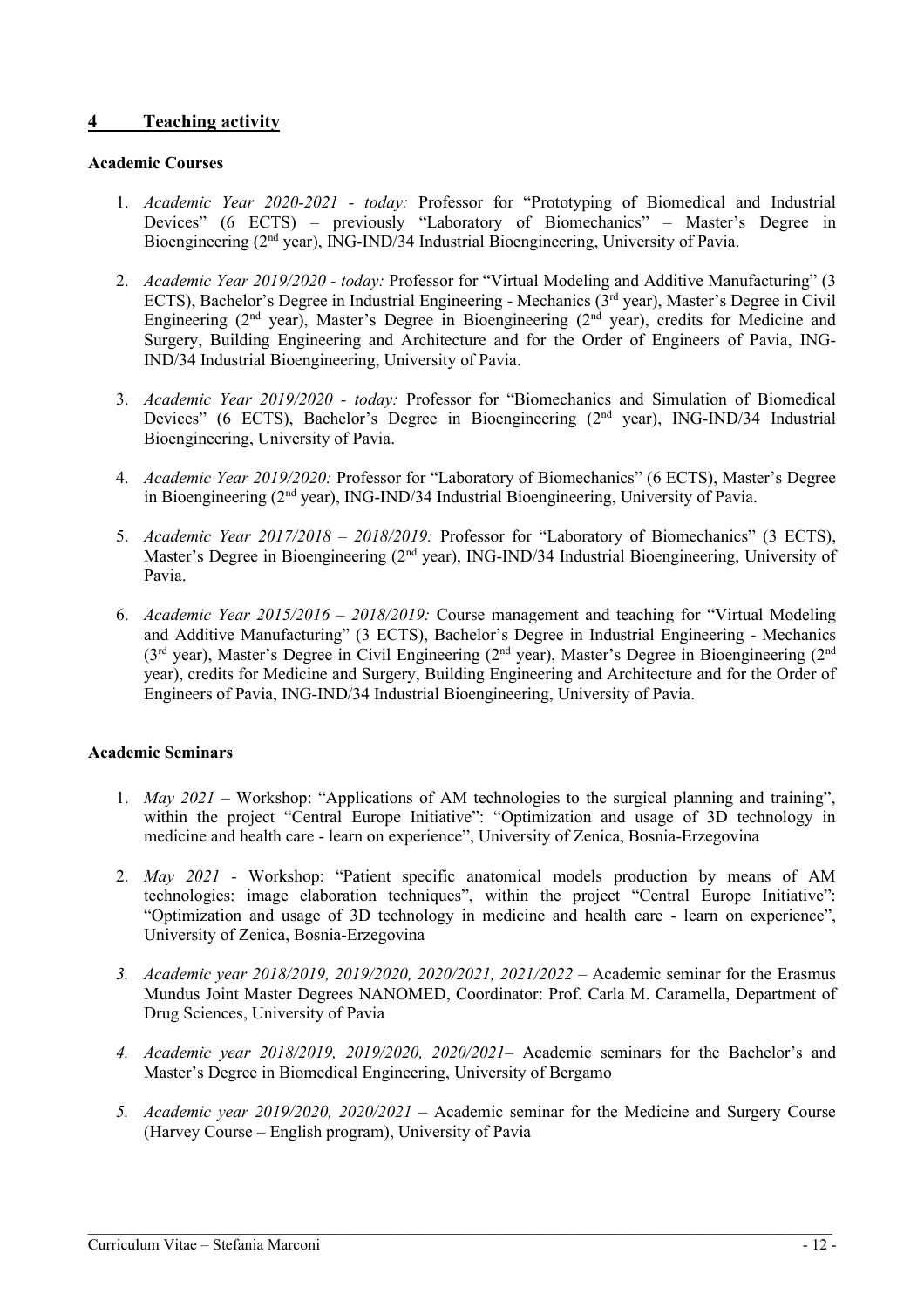*6. Academic year 2017/2018, 2018/2019 –* Academic seminar within the cycle "Stem Cells: from Biology to the Applications in Regenerative Medicine", for the Medicine and Surgery Course (Golgi Course – Italian program), University of Pavia

# **Thesis Supervision at University of Pavia**

#### PhD Students

1. Academic years 2018-2021 - "ProTechTion: Industrial decision-making on complex Production Technologies supported by simulaTion-based engineering", Marie Skłodowska-Curie Innovative Training Networks, European Joint Doctorate. Project: "Design and manufacturing of 3D-printed structural component (ESR #8)". Primary academic institution: Università degli Studi di Pavia, Industrial institution: 3NTR, Secondary academic institution: Université Libre de Bruxelles. PhD Student: Varun Murugan

Supervisors at University of Pavia: Prof. Ferdinando Auricchio, Prof. Stefania Marconi, Prof. Gianluca Alaimo

#### Engineering – Master Thesis

- 1. "Compliance of 3D printed vascular models for surgical training: set up design and experimental evaluation", Nicole Rita Rinaldi, Master's Degree in Bioengineering, Academic Year 2020-2021. Supervisors: Prof. Stefania Marconi, Co-Supervisor: Dr. Francesca Dedola.
- 2. "Rimodellamento osseo in seguito ad intervento di artroplastica d'anca: simulazione attraverso analisi agli elementi finiti e approccio alla validazione", Paolo Damiano Ermetici, Master's Degree in Bioengineering, Academic Year 2019-2020. Supervisors: Prof. Stefania Marconi, Prof. Gianluca Alaimo.
- 3. "Sviluppo di un concept design di protesi d'anca patient specific per la riduzione dello *stress shielding*", Francesca Rotini, Master's Degree in Bioengineering, Academic Year 2019-2020. Supervisors: Prof. Stefania Marconi, Prof. Gianluca Alaimo.
- 4. "Sviluppo di un tamponante retinico basato su polimeri a memoria di forma", Priscilla Errico, Master's Degree in Bioengineering, Academic Year 2019-2020. Supervisors: Prof. Stefania Marconi, Co-Supervisors: Prof. Giulia Scalet, Prof. Ferdinando Auricchio.
- 5. "Valutazione delle performance di sutura di materiali stampati in 3D per lo sviluppo di phantom di simulazione chirurgica: sviluppo del set-up e confronto con tessuto animale", Martina Golosio, Master's Degree in Bioengineering, Academic Year 2019-2020. Supervisor: Prof. Stefania Marconi, Co-Supervisors: Prof. Gianluca Alaimo, Eng. Valeria Mauri.
- 6. "Descrizione delle proprietà costitutive viscoelastiche di materiali stampati 3d tramite il modello di maxwell generalizzato: calibrazione dei parametri e validazione", Alberto Gualtieri, Master's Degree in Bioengineering, Academic Year 2019-2020. Supervisor: Prof. Stefania Marconi, Co-Supervisor: Prof. Gianluca Alaimo.
- 7. "Sviluppo di design di protesi d'anca per la prevenzione del riassorbimento osseo: modellazione geometrica e simulazione", Alice Salvadeo, Master's Degree in Bioengineering, Academic Year 2018-2019. Supervisor: Prof. Stefania Marconi, Co-Supervisor: Prof. Gianluca Alaimo.
- 8. "4D printed photo-responsive actuators: experimental tests and finite element simulations -Attuatori fotoresponsivi realizzati tramite stampa 4D: analisi sperimentali e simulazioni agli elementi finit.", Chiara De Donno, Master's Degree in Electric Engineering, Academic Year 2018-2019.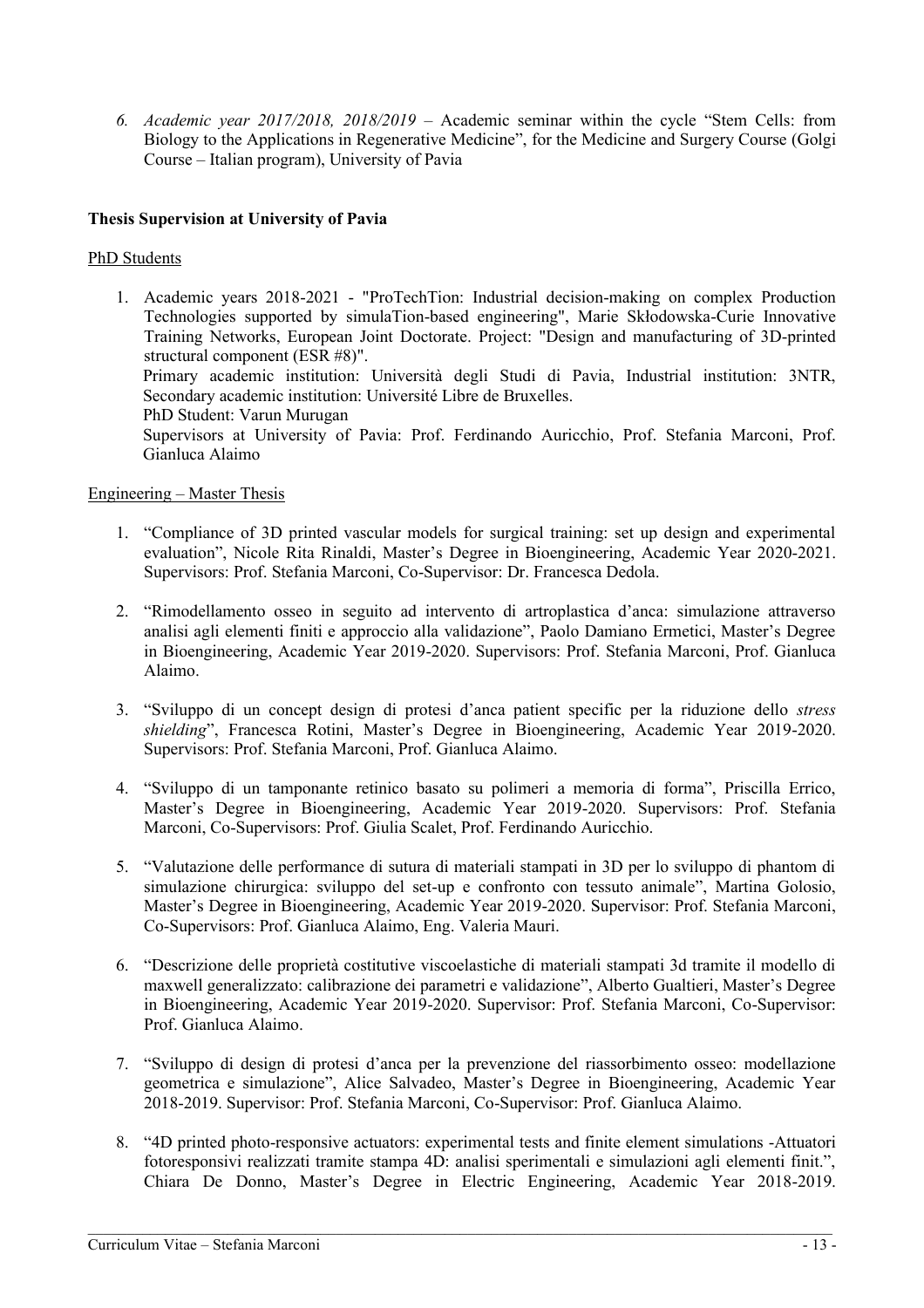Supervisors: Prof. Giulia Scalet, Prof. Stefania Marconi. Co-Supervisors: Prof. Ferdinando Auricchio, Dr. Andrea Camposeo.

- 9. "Numerical simulation of bone remodeling based on patient specific 3D models derived from CT images", Stefano Merli, Master's Degree in Bioengineering, Academic Year 2015-2016. Supervisor: Prof. Ferdinando Auricchio, Co-Supervisors: Eng. Stefania Marconi, Eng. Gianluca Alaimo.
- 10. "Customizzazione di una stampante 3D FDM per l'erogazione di alginato di sodio per bioink", Franca Scocozza, Master's Degree in Bioengineering, Academic Year 2015-2016. Supervisor: Prof. Michele Conti, Co-Supervisor: Eng. Stefania Marconi.
- 11. "Identification strategy for Pancreatic Ductal Adenocarcinoma 3D reconstruction from Multi Detector Computed Tomography images", Erika Negrello, Master's Degree in Bioengineering, Academic Year 2015-2016. Supervisor: Prof. Michele Conti, Co-Supervisor: Eng. Stefania Marconi.
- 12. "Stampa 3D di modelli vascolari patient-specific per pianificazione e training pre-operatorio", Alessandra Ganzu, Master's Degree in Bioengineering, Academic Year 2015-2016. Supervisor: Prof. Michele Conti, Co-Supervisor: Eng. Stefania Marconi.
- 13. "3D Printing manufacturing of bioabsorbable and biodegradable patches for esophageal tissue regeneration", Valeria Mauri, Master's Degree in Bioengineering, Academic Year 2015-2016. Supervisor: Prof. Ferdinando Auricchio, Co-Supervisor: Eng. Stefania Marconi, Prof. Bice Conti.

#### Engineering – Bachelor Thesis

- 1. "Utilizzo del PEEK per la produzione di componenti impiantabili tramite la stampa 3D", Anna Benaglia, Bachelor's Degree in Bioengineering, Academic Year 2020-2021. Supervisor: Prof. Stefania Marconi.
- 2. "Progetto, produzione e valutazione qualitativa di modelli di osso temporale stampati con tecnologie 3D per il training chirurgico", Emanuele Quiri, Bachelor's Degree in Bioengineering, Academic Year 2020-2021. Supervisor: Prof. Stefania Marconi.
- 3. "Caratterizzazione meccanica della risposta del tessuto osseo alla fresatura.", Alessandra Pernigotti, Bachelor's Degree in Bioengineering, Academic Year 2020-2021. Supervisor: Prof. Stefania Marconi.
- 4. "Metodologie di caratterizzazione meccanica del tessuto vascolare", Sara Bergamaschi, Bachelor's Degree in Bioengineering, Academic Year 2020-2021. Supervisor: Prof. Stefania Marconi, Co-Supervisor: Eng. Valeria Mauri.
- 5. "Proprietà meccaniche degli organi addominali e tecniche di caratterizzazione", Mostafa Mohamed, Bachelor's Degree in Bioengineering, Academic Year 2019-2020. Supervisor: Prof. Stefania Marconi, Co-Supervisor: Eng. Erika Negrello.
- 6. "Proprietà termiche dei tessuti oculari: analisi della letteratura", Silvia Beltrami, Bachelor's Degree in Bioengineering, Academic Year 2019-2020. Supervisor: Prof. Stefania Marconi.
- 7. "Simulazione degli effetti termici indotti dal trattamento con laser micropulsato della corioretinopatia sierosa centrale", Barbara Elvira Ventura, Bachelor's Degree in Bioengineering, Academic Year 2019-2020. Supervisor: Prof. Stefania Marconi, Co-Supervisor: Dr. Alberto Cattenone.
- 8. "La stampa 3D per la produzione di corsetti ortopedici: analisi del flusso di lavoro e confronto con la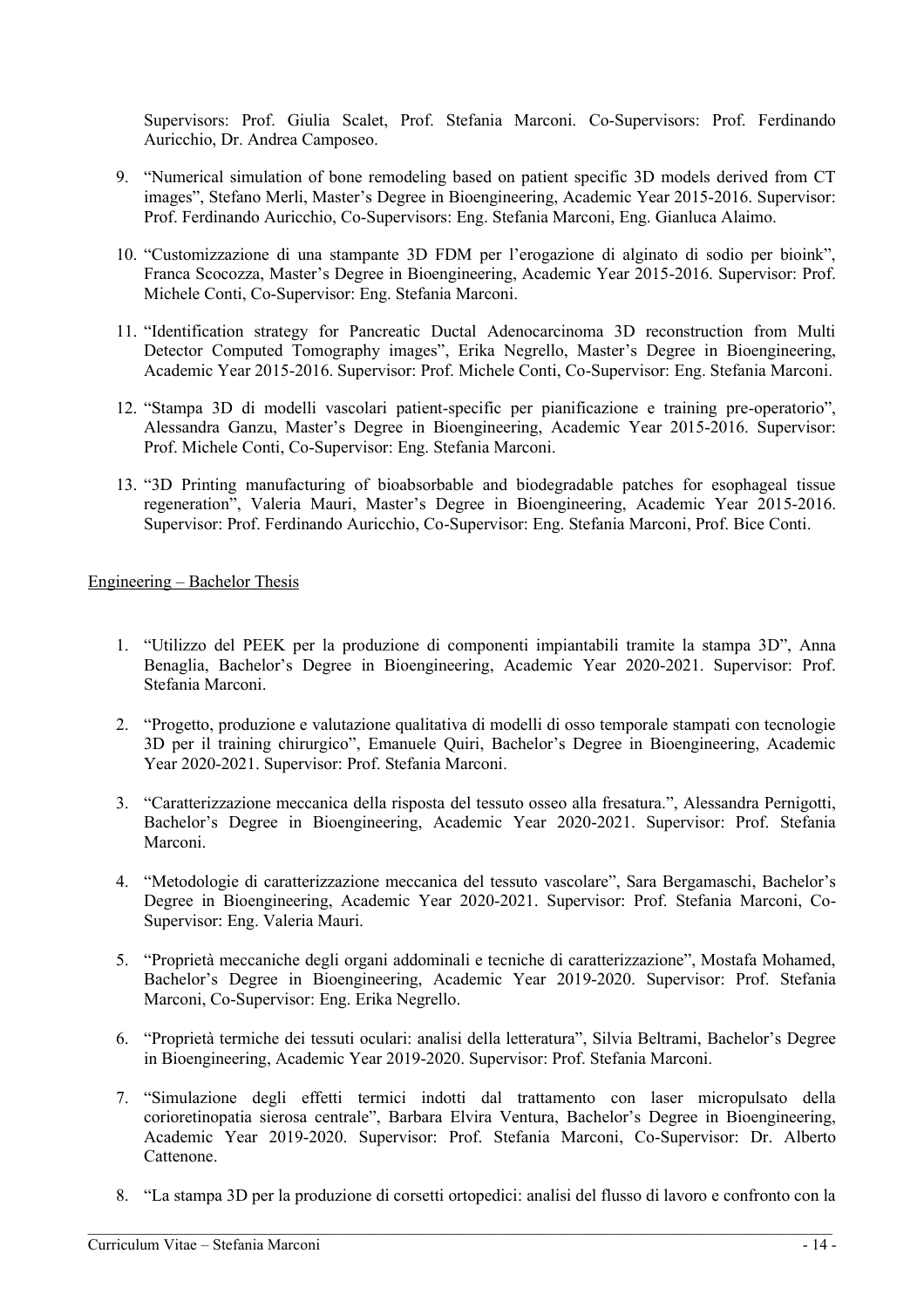produzione convenzionale", Mara Brizzi, Bachelor's Degree in Bioengineering, Academic Year 2019-2020. Supervisor: Prof. Stefania Marconi, Co- Supervisors: Eng. Valeria Mauri, Eng. Erika Negrello.

- 9. "Valutazione della variabilità dello spessore dell'osso temporale per l'impianto di protesi acustiche: analisi preliminare", Vittoria Del Bello, Bachelor's Degree in Bioengineering, Academic Year 2018- 2019. Supervisor: Prof. Stefania Marconi.
- 10. "Prototipazione di vasi addominali per studi in vitro: riproduzione delle proprietà meccaniche", Edoardo Grotta, Bachelor's Degree in Bioengineering, Academic Year 2018-2019. Supervisor: Prof. Stefania Marconi, Co- Supervisor: Eng. Erika Negrello.
- 11. "Generazione di modelli stampabili in 3D a supporto della chirurgia otologica", Jessica Areniello, Bachelor's Degree in Bioengineering, Academic Year 2018-2019. Supervisor: Prof. Stefania Marconi.
- 12. "Componenti in P.L.A. stampati 3d: miglioramento della temperatura di esercizio", Lorenzo Bertoni, Bachelor's Degree in Mechanical Engineering, Academic Year 2018-2019. Supervisor: Prof. Ferdinando Auricchio, Co-Supervisor: Prof. Stefania Marconi, Prof. Gianluca Alaimo.
- 13. "Componenti in P.L.A. stampati 3d: metodologie di caratterizzazione meccanica", Giovanni Santino, Bachelor's Degree in Mechanical Engineering, Academic Year 2018-2019. Supervisor: Prof. Ferdinando Auricchio, Co-Supervisor: Prof. Stefania Marconi, Prof. Gianluca Alaimo.
- 14. "Caratterizzazione meccanica a trazione di Acido Polilattico additivato con graphene e stampato in 3D con tecnologia FDM", Michele Torre, Bachelor's Degree in Civil Environmental Engineering, Academic Year 2016-2017. Supervisor: Prof. Ferdinando Auricchio, Co-Supervisor: Prof. Stefania Marconi, Prof. Gianluca Alaimo.
- 15. "Generazione di una mappa di spessori di osso temporale patient-specific", Greta Grillo, Bachelor's Degree in Bioengineering, Academic Year 2015-2016. Supervisor: Prof. Michele Conti, Co-Supervisor: Eng. Stefania Marconi.
- 16. "Studio della curva di apprendimento nell'utilizzo della console chirurgica Da Vinci®: analisi della variabilità R-R", Carolina Testa, Bachelor's Degree in Bioengineering, Academic Year 2014-2015. Supervisor: Prof. Ferdinando Auricchio, Co-Supervisor: Eng. Stefania Marconi.
- 17. "Stampa 3D di un bioreattore per modello in vitro di midollo osseo", Marta Gaviraghi, Bachelor's Degree in Bioengineering, Academic Year 2014-2015. Supervisor: Prof. Michele Conti, Co-Supervisor: Eng. Stefania Marconi.
- 18. "Stampanti 3D stereolitografiche. Valutazione del panorama tecnologico", Fabio Dadda, Bachelor's Degree in Bioengineering, Academic Year 2014-2015. Supervisor: Prof. Michele Conti, Co-Supervisor: Eng. Stefania Marconi.
- 19. "Post-processing di G-Code per stampanti 3D: letteratura ed implementazione", Andreea Elena Buftea, Bachelor Degree in Bioengineering, Academic Year 2014-2015. Supervisor: Prof. Ferdinando Auricchio, Co-Supervisors: Eng. Stefania Marconi, Eng. Gianluca Alaimo.
- 20. "Caratterizzazione meccanica di materiali per stampa 3D con tecnologia FDM", Stefano Dainotti, Bachelor Degree in Civil Environmental Engineering, Academic Year 2013-2014. Supervisor: Prof. Ferdinando Auricchio, Co-Supervisor: Eng. Stefania Marconi.
- 21. "Progettazione e prototipazione di stampi per distretti vascolari in silicone" Stefano Merli, Bachelor Degree in Bioengineering, Academic Year 2012-2013. Supervisor: Prof. Ferdinando Auricchio, Co-Supervisor: Eng. Stefania Marconi.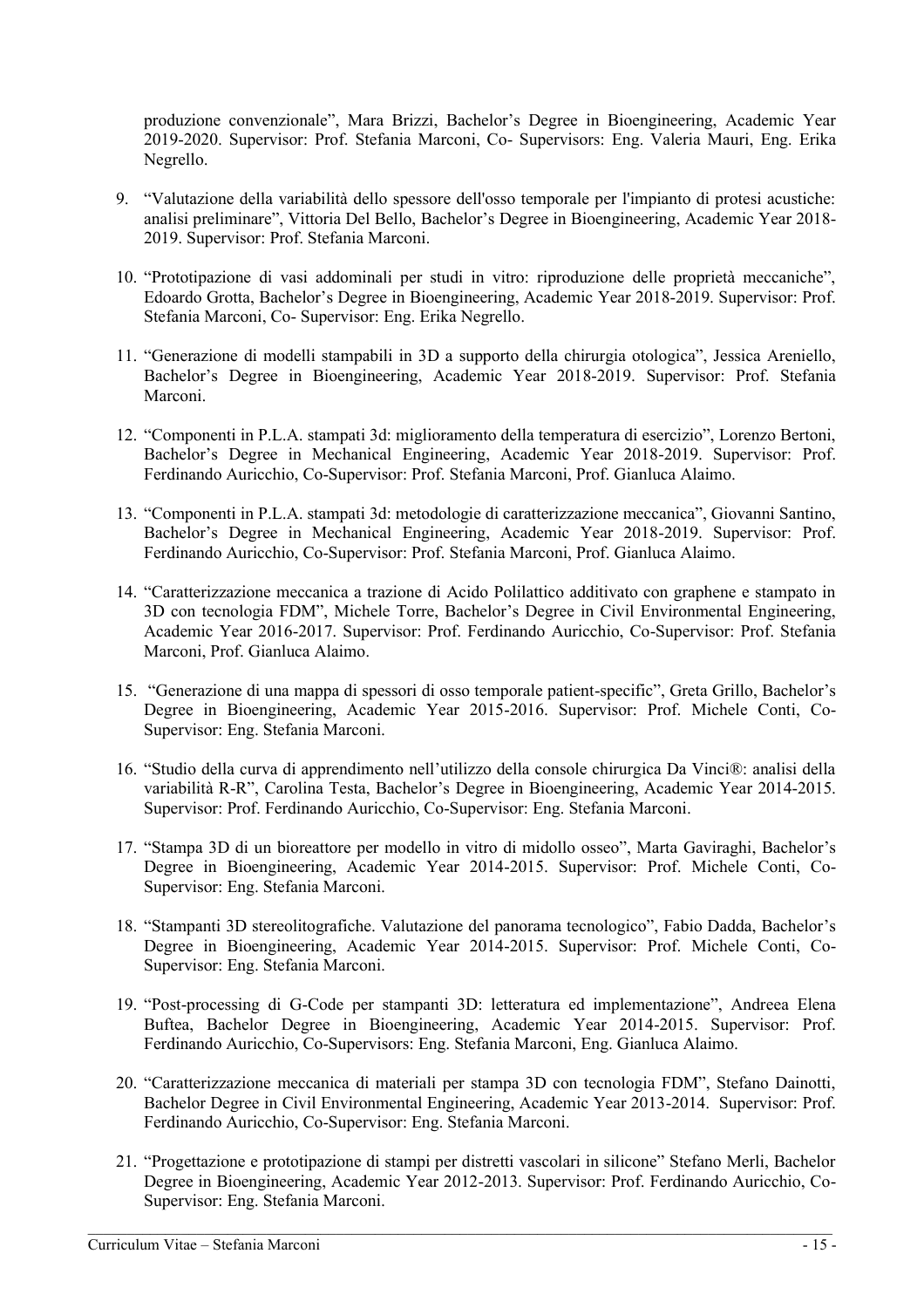- 22. "Progetto di un flap intimale di dissezione aortica per simulazione in vitro", Giuseppe Ruvolo, Bachelor Degree in Bioengineering, Academic Year 2012-2013. Supervisor: Prof. Ferdinando Auricchio, Co-Supervisor: Eng. Stefania Marconi.
- 23. "Analisi dei parametri di utilizzo della console chirurgica Da Vinci® tramite elaborazione di segnali video", Erika Negrello, Bachelor Degree in Bioengineering, Academic Year 2012-2013. Supervisor: Prof. Ferdinando Auricchio, Co-Supervisor: Eng. Stefania Marconi.

#### Medicine and Surgery - Master Thesis

- 1. "Studio di validazione dell'utilità dei modelli anatomici 3D-printed di tumore renale per la comprensione dell'anatomia pre-operatoria e analisi volumetrica", Martina Nebbia, Master Degree in Medicine and Surgery, Academic Year 2015-2016. Supervisor: Prof. Andrea Pietrabissa, Co-Supervisor: Eng. Stefania Marconi.
- 2. "Studio di validazione dei modelli anatomici 3D-printed per la comprensione dell'anatomia chirurgica pre-operatoria", Marta Botti, Master Degree in Medicine and Surgery, Academic Year 2014-2015. Supervisor: Prof. Andrea Pietrabissa, Co-Supervisor: Eng. Stefania Marconi.
- 3. "Learning curve of novices in robotic surgery: an experimental model for basic skills training with DaVinci Surgical System", Santi Di Pietro, Master Degree in Medicine and Surgery – Harvey Course, Academic Year 2014-2015. Supervisor: Prof. Andrea Pietrabissa, Co-Supervisor: Eng. Stefania Marconi.

#### **Other activities**

# Technical Internship – Undergraduate Students

- 1. *June 2020 - November 2020*: Supervisor for the internship of the course "Tecniche per la realizzazione artigianale di prodotti del made in Italy", within "Tecniche delle lavorazioni artigianali in design applicato", Centro di formazione professionale "Scuola Cova". Trainee: Leonardo Montaldo.
- 2. *July 2020 - November 2020*: Supervisor for the internship of the course "Tecnico Superiore per l'automazione ed i sistemi meccatronici", indirizzo "Industriale", Fondazione "Istituto Tecnico Superiore Lombardo per le Nuove tecnologie Meccaniche e Meccatroniche". Trainee: Stefano Serioli.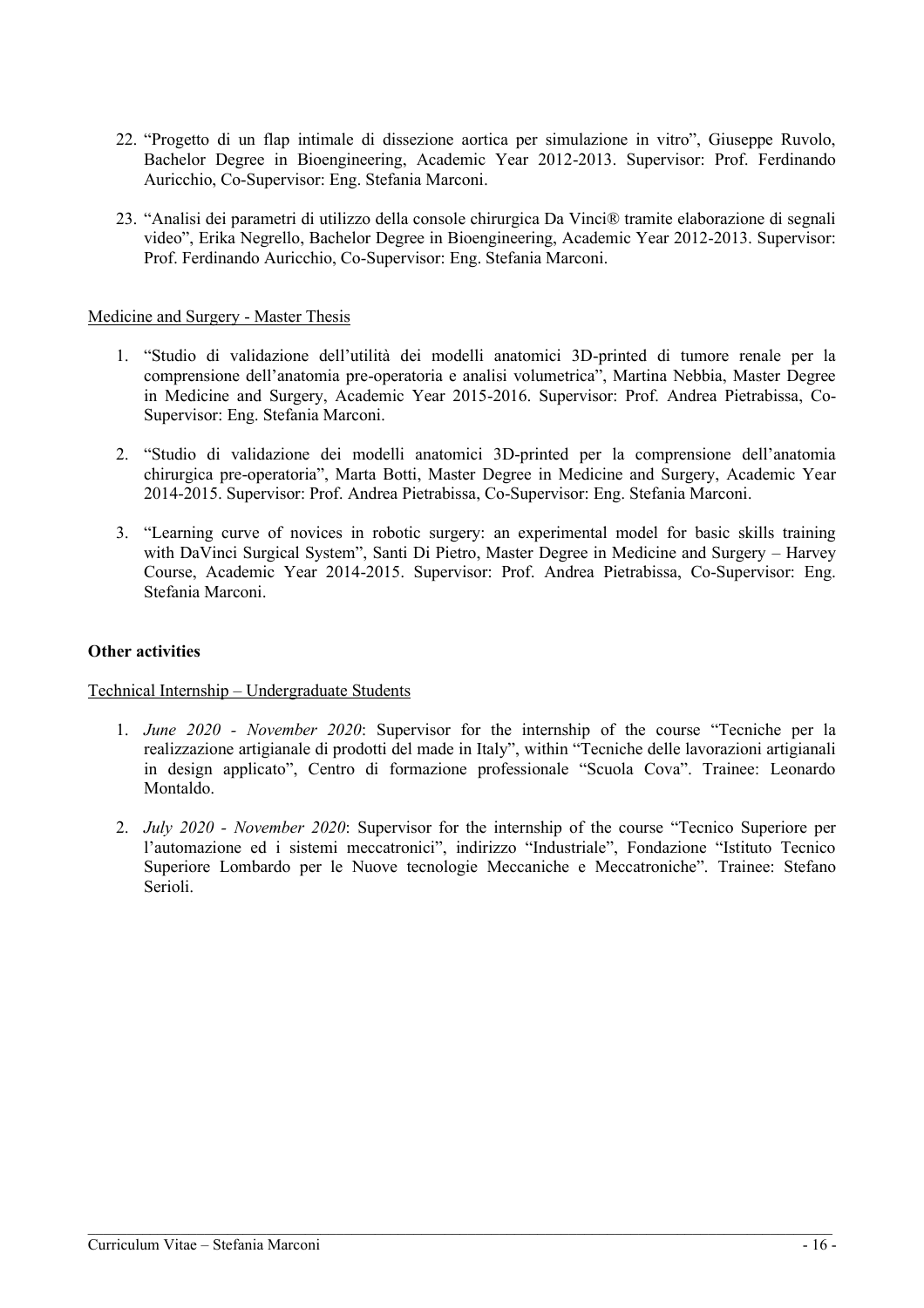# **5 Research Projects**

#### **Unit Coordinator**

#### International Projects

1. *Mar 2021 – currently*: Unit Coordinator for "Central Europe Initiative": "Optimization and usage of 3D technology in medicine and health care - learn on experience", University of Zenica, Bosnia-Erzegovina.

Projecy Coordinator: University of Zenica (Bosnia-Erzegovina); Project partner: University of East Sarajevo (Bosnia-Erzegovina), Politecnico di Torino (Italy), University of Pavia (Italy).

#### National Projects

2. *July 2019 – currently:* "Patient-Specific 3D-Printing-Based Simulation Platform for Live-Donor Robotic Nephrectomy and Transplantation". Ricerca Corrente, Fondazione IRCCS Policlinico San Matteo.

Internal Units of Fondazione IRCCS Policlinico San Matteo: Unità di Chirurgia Generale II (Project Coordinator); Unità di Nefrologia; Unità di Radiologia.

External Partner: Dipartimento di Ingegneria Civile e Architettura, University of Pavia.

# **Unit Member**

#### National Projects

- 1. *Jan 2020 – currently*: "Fluidica Digitale per le Scienze della Vita" DSF (Digital Smart Fluidics), "Hub Ricerca e Innovazione". POR FESR 2014-2020 Innovazione e Competitività.
- 2. *Oct 2016 – 2018*: "STEREO3D: New Materials and Technologies for Stereo lithography 3D printing", Regione Lombardia and INSTM.
- 3. *Sept 2016 – currently*: "Pancreatic ductal adenocarcinoma (PDAC): development of a new communication platform between radiologists, surgeons and pathologists based on virtual and 3D printed reconstructions of the pancreas and the tumor mass". Ricerca Finalizzata 2013, Italian Ministry of Health.
- 4. *February 2016 – May 2016*: "F@H for 3D plates Fab@Hospital for bone plate fabrication and patient anatomy reconstruction using rapid prototyping technologies". Flagship Project "La Fabbrica del Futuro Piattaforma Manifatturiera Nazionale", CNR (National Research Council).
- 5. *July 2015 – currently:* 3D@UniPV. Virtual Modeling and Additive Manufacturing (3D printing) for Advanced Materials, University of Pavia.
- 6. *June 2014 – May 2016*: "iCardioCloud Bringing cardiovascular virtual reality to clinical bedside practice through cloud platform: implementation of a US excellence paradigm into Lombardia SSR".
- 7. *January 2014 – July 2015*: "Fab@Hospital, Hospital Factory for Manufacturing Customized, Patient Specific 3D Anatomo-Functional Model and Prostheses." Flagship Project "La Fabbrica del Futuro Piattaforma Manifatturiera Nazionale", CNR (National Research Council).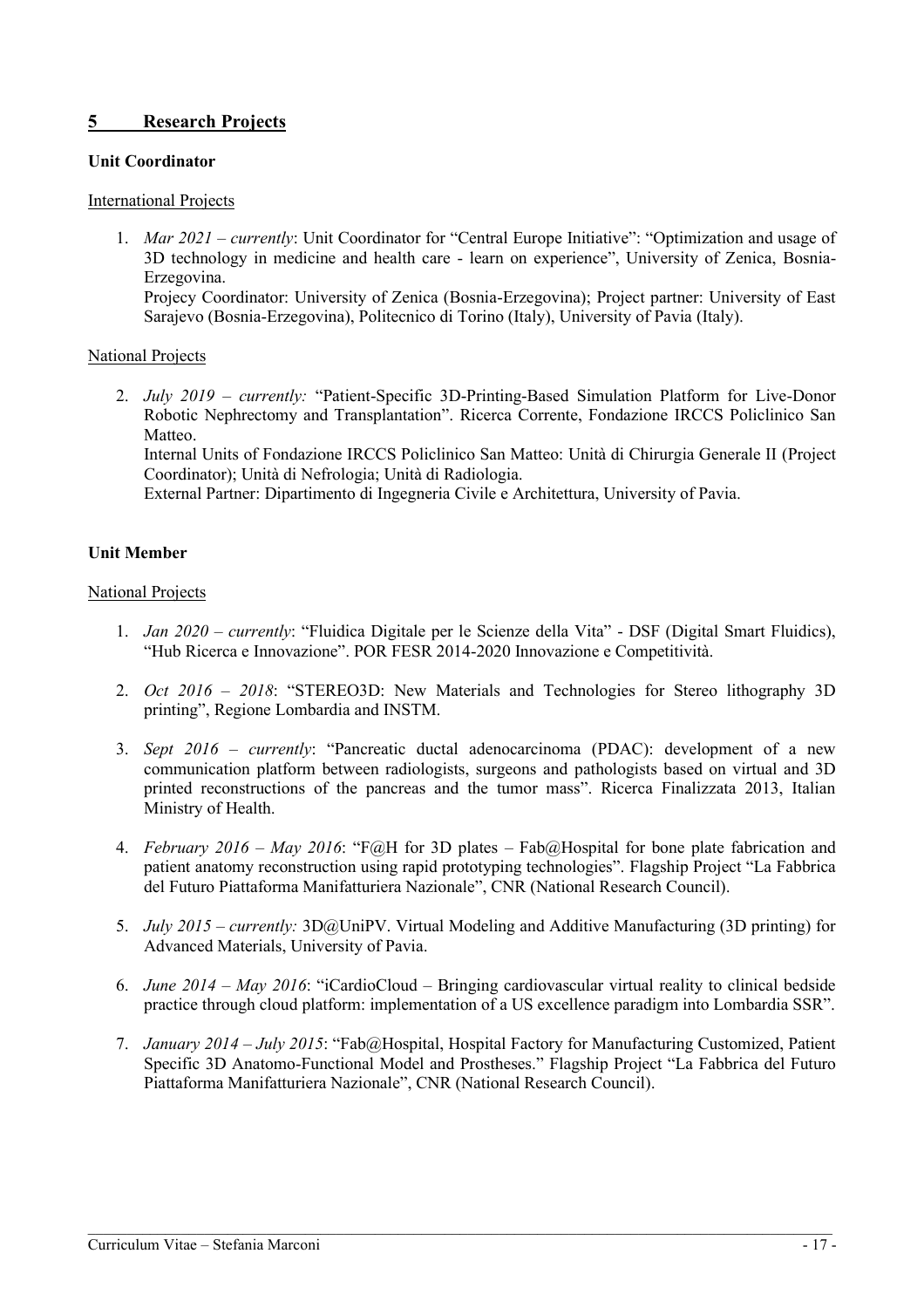# **6 Dissemination**

#### **Invited speaker**

- 1. *26 November 2021*: "New frontiers of 3D printing", 29th International congress of the European Association of Endoscopic Surgery (EAES), Barcelona, Spain.
- 2. *26 November 2021*: "The hospital factory: bringing personalised production to the bedside", 29th International congress of the European Association of Endoscopic Surgery (EAES), Barcelona, Spain.
- 3. *24 November 2021*: "Towards patient specific simulation for preoperative planning", 29th International congress of the European Association of Endoscopic Surgery (EAES), Barcelona, Spain.
- 4. *8 October 2021*: "Additive Manufacturing: technical principles and clinical applications", XLIV Convegno Nazionale di Aggiornamento Associazione Otorinolaringologi Ospedalieri Italiani (AOOI), Asti, Italy.
- 5. *16 September 2021*: "The experience of a clinical 3D printing "in-house" laboratory: current and future perspectives", 29th Annual Meeting of European Orthopaedic Research Society (EORS) Congress, Rome (Italy).
- 6. *02 September 2021:* "Additive Manufacturing for Surgical Simulation: Material Characterization and Constitutive Modeling", Simulation for Additive Manufacturing (SIM-Am) Congress, online due to Coronavirus pandemic.
- 7. *29 January 2021:* "New imaging techniques for staging", session "Seeing the Invisible and Touching the Untouchable", Winter Meeting of the International congress of the European Association of Endoscopic Surgery (EAES), online due to Coronavirus pandemic.
- 8. *12 October 2020:* "3D Tissue Printing: novel developments", United European Gastroenterology (UEG) Week, online due to Coronavirus pandemic.
- 9. *23 June 2020*: "3D printing in times of the Corona Pandemic", 28th International congress of the European Association of Endoscopic Surgery (EAES), online due to Coronavirus pandemic.
- 10. *24 January 2020*: "Pre-operative simulation for difficult cases", Winter Meeting of the International congress of the European Association of Endoscopic Surgery (EAES), Kraków, Poland.
- 11. *14 June 2019*: "Semiautomatic discrimination between healthy and diseased organ tissue", session "Augmented, virtual reality and 3D printing in the OR" of 27th International congress of the European Association of Endoscopic Surgery (EAES), Sevilla, Spain
- 12. *13 June 2019*: "Value of 3D printing for the comprehension of surgical anatomy", session "Surgical Endoscopy festival (selection of most cited topics in Surgical Endoscopy journal)" of 27th International congress of the European Association of Endoscopic Surgery (EAES), Sevilla, Spain
- 13. *21 March 2019*: "The future of 3D Printing in Medicine", 30° Congresso Nazionale SPIGC, Genova, Italy.
- 14. *29 September 2018*: "A virtual model-based communication platform between radiologists, surgeons and pathologists: application to pancreatic ductal adenocarcinoma", New Technologies in Surgery Surgical Education through Simulation - Congresso dell'American College of Surgeons - Italy Chapter, Pisa, Italy.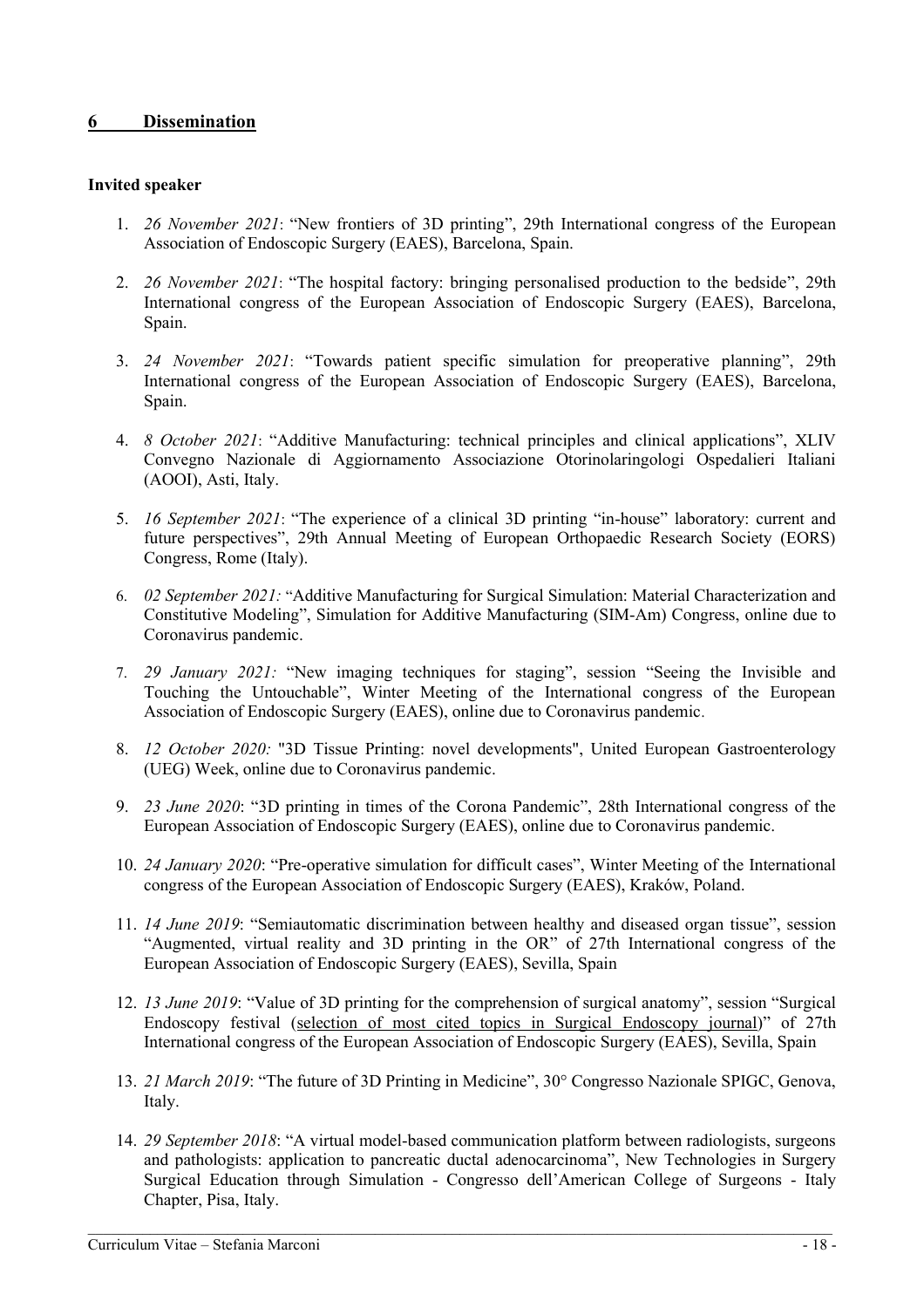- 15. *11 May 2018*: "Tecnologie Additive: la stampa 3D al servizio della medicina", Convegno Nazionale Associazione Italiana Ingegneri Clinici (AIIC), Roma, Italy.
- 16. *19 April 2018*: "La stampa 3D al servizio della chirurgia addominale: dalla pianificazione alla simulazione", Exposanità, Bologna, Italy.
- 17. *13 September 2017*: "Additive Manufacturing: from prototypes to products", IEEE Research and Technologies for Society and Industry (RSTI) 3<sup>rd</sup> International Forum, Modena, Italy.
- 18. *5 September 2017*: "Value of 3D printing for the comprehension of surgical anatomy", Siena Vascular and Endovascular Course (SiveC), Siena, Italy.
- 19. *4 May 2017*: "Benchmark compliant models for in-vitro testing and fluid-dynamics studies applied to cerebro-vascular diseases", 7th Annual (ISNVD) International Society of NeuroVascular Disease Scientific Meeting, Taormina, Italy.
- 20. *24 February 2017*: "Materiali per la stampa 3D: utilizzi clinici", 3D Printing in Complex Aortic Disease, Fondazione Alma Mater Ticinensis, Palazzo Bellisomi-Vistarino, Pavia, Italy.
- 21. *9 September 2016*: "Stampa in 3D di modelli anatomici: un aiuto per la pianificazione degli interventi in chirurgia", Seminario sulle Tecnologie di Stampa 3D a Servizio della Medicina e Chirurgia, AORN "A. Cardarelli" Napoli, Napoli, Italy.
- 22. *25 April 2016*: "Plastic materials in 3D printing: surgical planning and clinical application", Medical Plastic Conference, ChinaPlas 2016, Shanghai, China.
- 23. *20 May 2015*: "3D printed anatomical models for surgical planning, especially for abdominal surgery", Medical Plastic Conference, ChinaPlas 2015, Guangzhou, China.

# **Conference Organization**

- 1. *26 November 2021*: Chair of the Session "Augmented virtual reality and 3D printing", 29th International congress of the European Association of Endoscopic Surgery (EAES), Barcelona, Spain.
- 2. *24 November 2021*: Symposium Director "Technology symposium", 29th International congress of the European Association of Endoscopic Surgery (EAES), Barcelona, Spain.
- 3. *16 September 2021*: Chair of the Special Symposium "3D printing in orthopedic surgery: present and future", 29th Annual Meeting of European Orthopaedic Research Society (EORS) Congress, Rome (Italy).
- 4. *13 June 2019*: Chair of the session "What's new in robotic surgery and already available on the market?" of 27th International congress of the European Association of Endoscopic Surgery (EAES), Sevilla, Spain
- 5. *5-7 September 2018:* Co-organizer of "3D Printing and Biomechanics" 2° Congresso IDBN Italian Digital Biomanufacturing Network, III Thematic Conference European Society of Biomechanics-ITA.
- 6. *20 September 2017*: Session organizer and Chair of the session "Additive Manufacturing: innovative materials and applications" within International Microwave Workshop Series on Advanced Materials and Processes (IMWS-AMP), Pavia, Italy.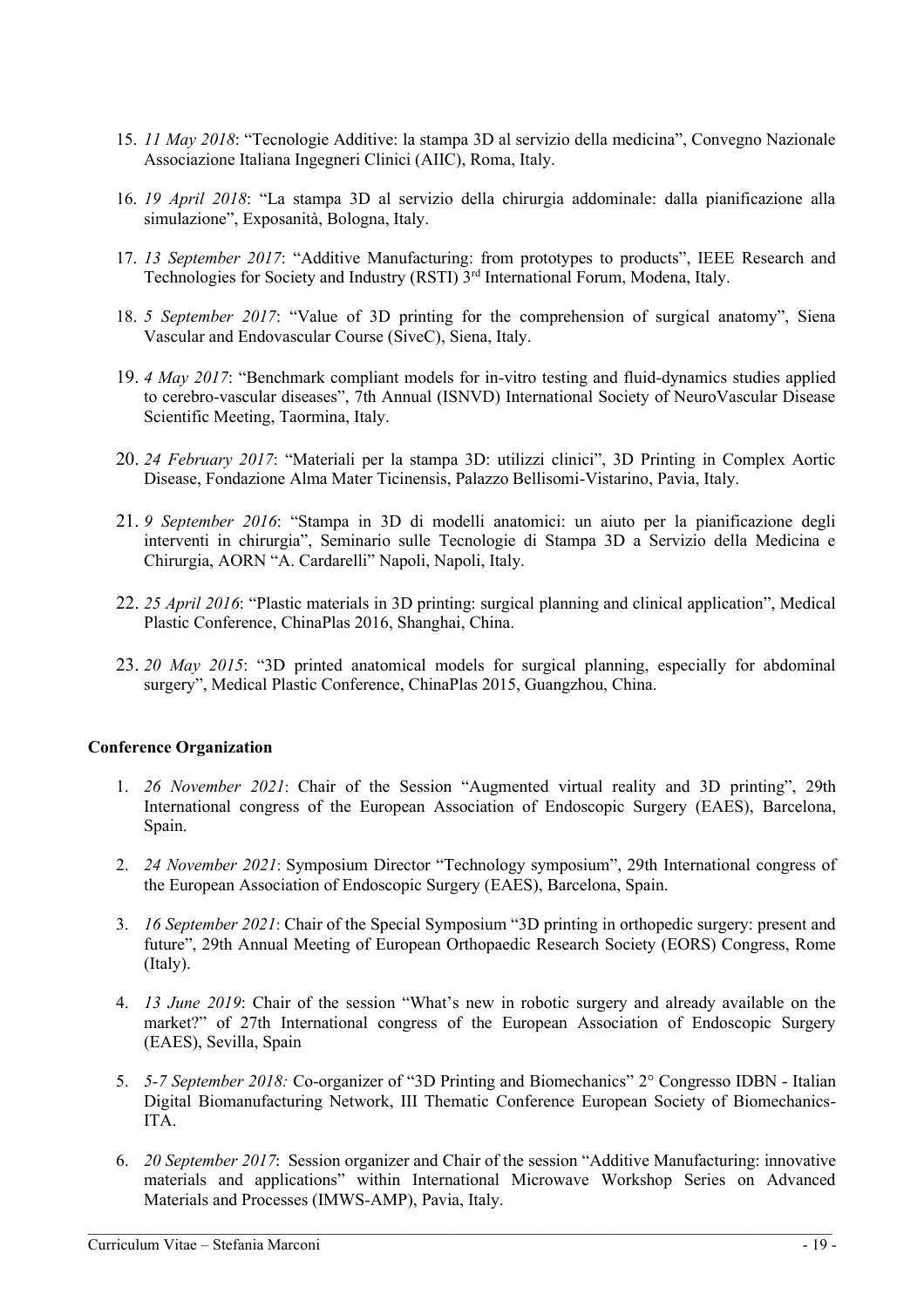#### **Offered Seminars**

- 1. *12 July 2021*: "Description of viscoelastic behaviour of 3d printed photopolymers through a generalized maxwell model", 26<sup>th</sup> Congress of the European Society of Biomechanics, online due to Coronavirus pandemic.
- 2. *09 September 2020*: "Use of AM technologies to face the Covid-19 emergency: workflow and practical examples", Additive Manufacturing Meets Medicine 2020, online due to Coronavirus pandemic.
- 3. *20 September 2017*: "Impact of graphene reinforcement on mechanical properties of PLA 3D printed materials", International Microwave Workshop Series on Advanced Materials and Processes (IMWS-AMP), Pavia, Italy.
- 4. *14 June 2017*: "3D printing technology as a planning instrument for renal tumor robotic enucleation", 25<sup>th</sup> Congress of the EAES (European Association for Endoscopic Surgery), Frankfurt am Main, Germany.
- 5. *26 May 2017*: "A new approach for the production of biocompatible patches for easophageal tissue regeneration through FDM 3D printing", 1° Congresso IDBN (Italian Digital Biomanufacturing Network), Bologna, Italy.
- 6. *6 April 2017*: "Stampa 3D di modelli patient-specific per la pianificazione chirurgica", Biomedicale e tecnologie additive verso la convergenza, organized by Professional Order of Engineers of Milano and AITA (Associazione Italiana Tecnologie Additive), Milano, Italy.
- 7. *31 March 2017*: "Stampa 3D in chirurgia generale e chirurgia vascolare", Stampa 3D in medicina: regole, tutele, mercato e formazione, Opificio Golinelli, Bologna, Italy.
- 8. *24 February 2017*: "Materiali per la stampa 3D: utilizzi clinici", 3D printing in complex aortic disease, Pavia Italy.
- 9. *8 February 2017*: "An innovative strategy for the identification and 3D reconstruction of pancreatic cancer from CT images", INDAM Workshop on Biomedical Imaging, Rome, Italy.
- 10. *6 June 2016*: "Stampa 3D e chirurgia: back to the future", Scintille in Lombardia, Museo Nazionale della Scienza e della Tecnologia Leonardo da Vinci, Milano, Italy.
- 11. *19 May 2016*: "La simulazione chirurgica è un imperativo etico. Modelli anatomici per la pianificazione operatoria:esempi applicativi in chirurgia e neurochirirugia", Exposanità exhibition, Bologna, Italy.
- 12. *12 April 2016*: "3D printed patient specific models: innovative approach to surgical planning", Medtec exhibition, Stuttgart, Germany.
- 13. *7 November 2015*: "3D printed patient specific models: application of 3D printing to surgery", Meet the Scientist, University Library, Pavia, Italy.
- 14. *1 October 2015*: "Stampa 3D per la pianificazione chirururgica", MakeForum, 3D Printing & Additive Manufacturing, Politecnico di Milano, Campus Bovisa, Italy.
- 15. *18 September 2015*: "3D printed patient specific models: application of 3D printing to surgery", Italian Institute of Technology (IIT), Genova, Italy.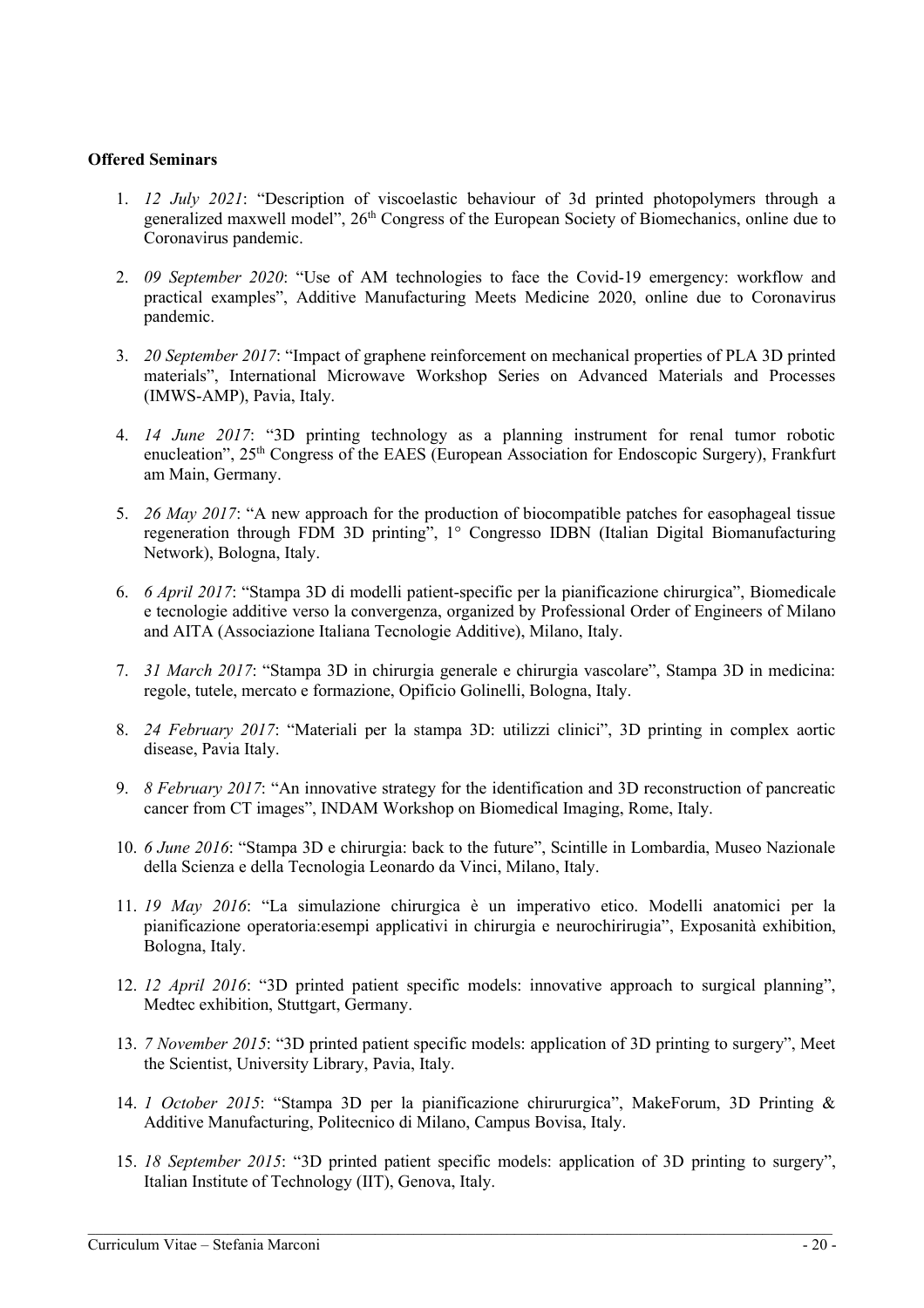- 16. *13 June 2015*: "3D printed scaffolds in dental surgery", Dentistry update course promoted by ANDI Pavia, Collegio Volta, Pavia, Italy.
- 17. *5-6 March 2015*: "Chirurgia e stampa 3D: dalla modellazione virtuale al prototipo fisico", 3DPrintHub exhibition, Milano, Italy.
- 18. *13 February 2015*: "Stampanti 3D@Unipv: stato dell'arte e direzioni di ricerca", within the thematic meeting for companies "3D Printers/Computational Mechanics/Innovative Materials: state of art and prospective", Collegio Cairoli, Pavia, Italy.
- 19. *23 May 2014*: "Chirurgia e stampa 3D: dalla modellazione virtuale al prototipo fisico", Exposanità exhibition, Bologna, Italy.
- 20. *30 June 2012*: "3D virtual and physical pancreas reconstruction discriminating between health and tumor tissue with fuzzy logic", CARS 2012 - Computer Assisted Radiology and Surgery, Pisa, Italy.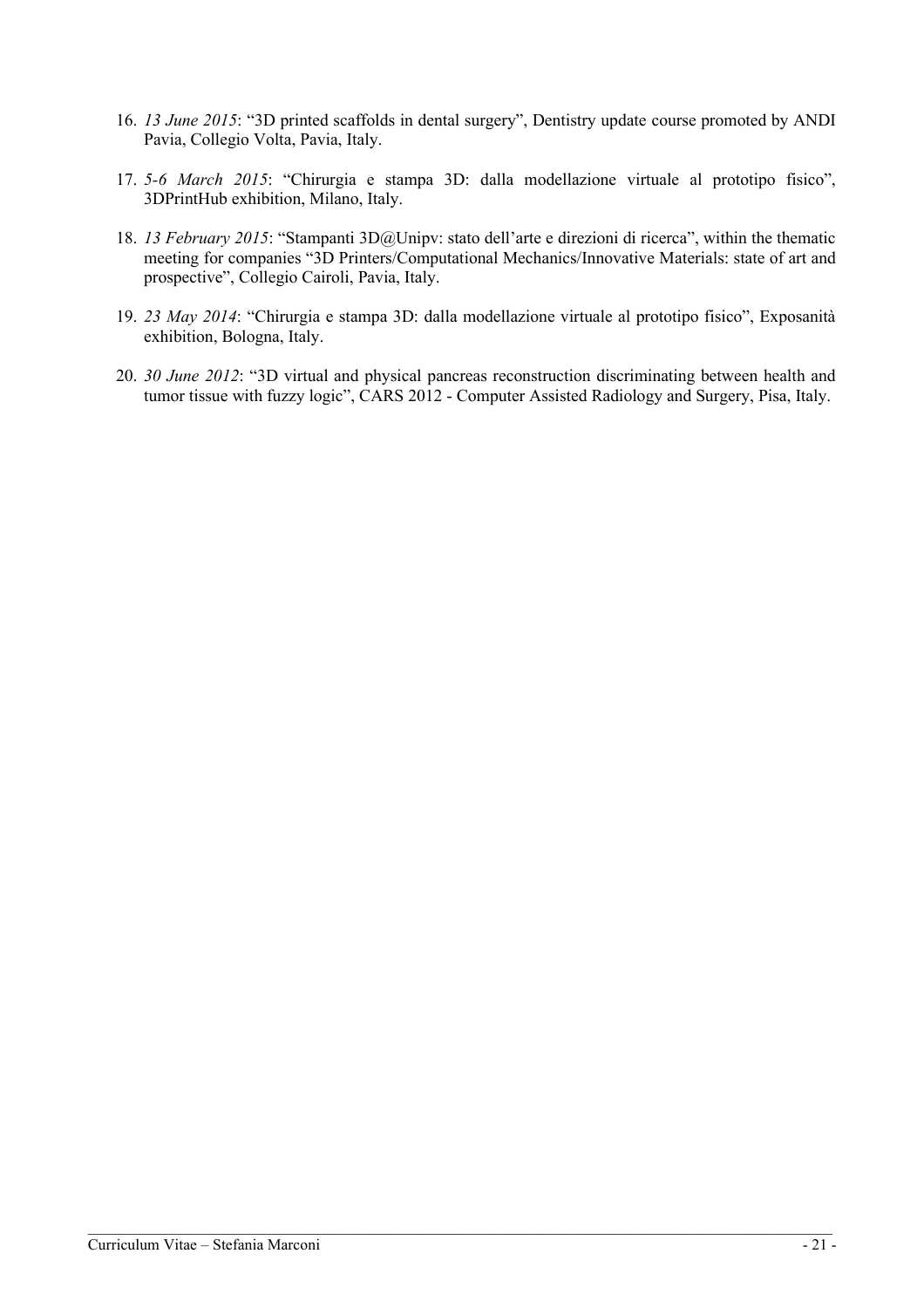# **7 Post Lauream Courses and Activities**

#### **Courses**

- 1. *October-November 2013:* awarded INNO–TAL Talenti per l'innovazione globale e la professionalizzazione, Bando Fondazione Cariplo – Promuovere la Formazione di Capitale Umano di Eccellenza. IULM, Milano, Italy.
- 2. *July 2-4 2013*: Computational Fluid dynamics, Prof. A. Veneziani (Emory University, Atlanta, USA). University of Pavia, Italy.
- 3. *June 10- 2013*: Partecipazione al corso "Project Management sulla ricerca. Imparare a progettare in Europa", Servizio Ricerca Università di Pavia. University of Pavia, Italy.
- 4. *July 2-5 2012*: Pratical Computational Hemodynamics: data, simulations, assimilation. Prof. A. Veneziani (Emory University, Atlanta, USA). University of Pavia, Italy.

#### **Abroad Periods**

1. *Apr 2014:* Karolisnka University Hospital – Huddinge, Stochkolm (Sweden). Research activity on pancreatic ductal adeno-carcinoma image analysis, to identify the tumor border applying a fuzzy logic based algorithm and to create a virtual model for operability assessment. Scientific Advisor: Prof. Marco Del Chiaro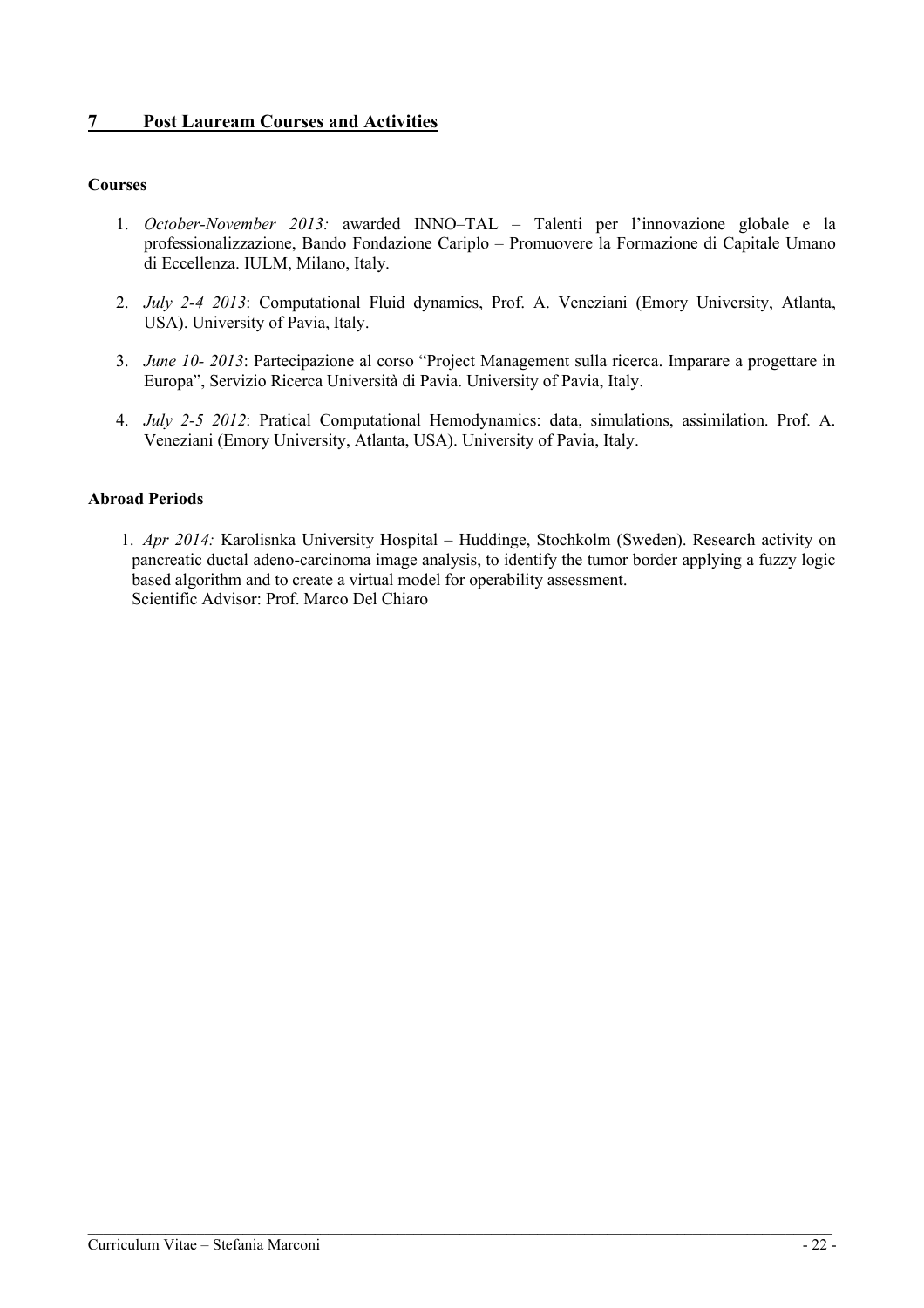# **8 Technical Consulting Activity**

## **Research Contracts**

- 1. *28 June 2021 – currently*: Responsible for the execution of the research program between the company ULSS8 Berica Ospedale di San Bortolo, Vicenza, Italy and the Department of Civil Engineering and Architecture, University of Pavia, Pavia, Italy. Goal of the research program: concept design and mechanical testing of the prototype of an extravascular patient-specific stent for renal vein. Registration number: 2021-UNPVCLE-0099516
- 2. *01 January 2020 – 20 October 2020*: Responsible for the execution of the research program between the company Accenture S.p.A. and the Department of Civil Engineering and Architecture, University of Pavia, Pavia, Italy. Goal of the research program: realization of an algorithm capable of evaluating the feasibility of production through additive techniques of products made with other production techniques. Contract amount:  $\epsilon$  10,000.00. Registration number: 54322 of 26/05/2020

# **Consulting**

- 1. *Azienda Ospedaliero – Universitaria di Ferrara, Arcispedale S. Anna, Ferrara, Italy*: image segmentation and prototyping of a patient-specific anatomy, 2021.
- 2. *ASST Grande Ospedale Metropolitano Niguarda - S.S.D. Cardiologia Pediatrica Dipartimento Materno Infantile, Milano, Italy:* image segmentation and prototyping of a patient-specific anatomy, 2021.
- *3. Fondazione IRCCS Cà Granda Ospedale Maggiore Policlinico, Milano, Italy:* image segmentation and prototyping of patient-specific anatomies for didactic purpose, 2021.
- 4. *SQUADRA LifeSciences Inc, Palo Alto, USA:* CAD, image reconstruction and prototyping of testing devices, 2020-2021.
- 5. *Thermo Glass Door S.p.A., Travacò Siccomario (PV) Italy:* prototyping activity, 2020-2021.
- 6. *Affluent Medical, Paris, France:* components prototyping, 2020.
- 7. *Occlutech Italia S.r.l. - Milano, Italy*: image segmentation and prototyping of a patient-specific anatomy, 2020.
- 8. *Primalab SA, Milano, Italy*: components prototyping, 2020.
- *9. German Aerospace Centre, Germany:* printing profile development and prototyping activity, 2020.
- *10. W. L. Gore & Associati S.r.l.and Ospedale Policlinico San Martino, Genova:* image segmentation and prototyping of a patient-specific anatomy, 2019.
- *11. Cameron Italy S.r.l. - a Schlumberger company, Italy:* prototyping activity, 2019.
- *12. Cube S.r.l., Italy:* prototyping activity of ABS components, 2018/2019.
- *13. Sidam S.r.l., Italy:* consulting on the production of a 3D printed patient-specific model of the esophagus and esophageal varices, 2018.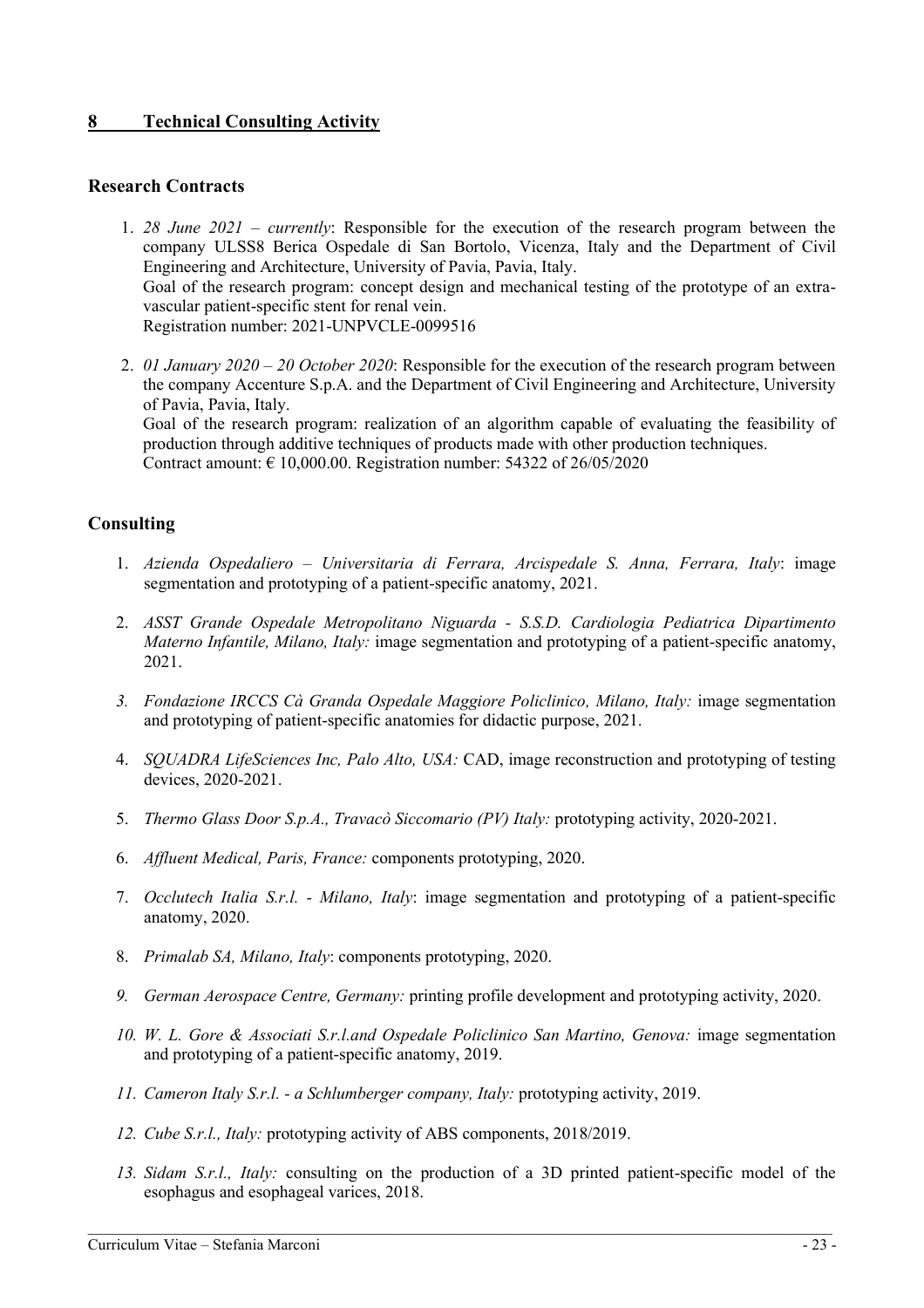- *14. Fu.Tech S.r.l., Italy:* 3D printing of a patient-specific anatomical model and a fluid-dynamic circuit component, 2018.
- *15. IRCCS Policlinico San Donato – Gruppo San Donato, Italy:* 3D printing of a deformable patientspecific model of a case of coarctation of the aorta for surgical planning, 2018.
- *16. Graftonica S.r.l., Italy:* 3D printing of a skull patient-specific model, 2018.
- 17. *Julight S.r.l., Italy:* prototyping activity of ABS components, 2017.
- *18. Genova Hospital, Italy – Dott. Giovanni Spinella:* 3D printing of aorta models, 2017
- *19. Biotronik AG, Switzerland*: consulting on the manufacturing through 3D printing and molding techniques of aortic root models with biological mechanical properties, 2016.
- 20. *Museo della Scienza e della Tecnica, Pavia, Italy:* 3D printing of a tactile map of the Museum for blind people, 2016.
- 21. *Cardiocentro Ticino, Lugano, Switzerland - Dott. Stefanos Demertzis:* 3D reconstruction from MDCT images and 3D printing of an aortic arch aneurism, 2016.
- 22. *Kardia S.r.l., Milano, Italy – Humanitas Gavazzeni, Bergamo, Italy - Dott. Roberto Ferraresi:* 3D reconstruction from MDCT images and 3D printing of a thoracic-abdominal aneurism, 2016.
- 23. *Istituto Veterinario di Novara – Dott. Edoardo Auriemma:* 3D reconstruction from CT images and 3D printing of a dog skull. Feasibility test for applying 3D printing technology to the veterinarian clinical practice, 2016.
- 24. *Tenova S.p.A., Castellanza, Italy:* 3D printing of the prototype of a shaving machine, 2016.
- 25. *Filoalfa - Ciceri de Mondel S.r.l. Unipersonale, Milano, Italy:* testing and mechanical characterization of innovative polymers for FDM printers, 2015-2016.
- 26. *Versalis S.p.a., Milano, Italy*: 3D printing feasibility study of styrene-based filaments and mechanical characterization of 3D printed specimens, 2016.
- 27. *BQuadro Congressi – Otolaryngology Division of San Matteo Hospital – Pavia, Italy*: design and manufacturing through 3D printing of supports for the dissection of temporal bones, 2015.
- 28. *F-Lab, Milano, Italy*: consulting on the manufacturing of seals through 3D printing technologies, 2015.
- 29. *Rofarma Italia S.r.l., Milano, Italy*: consulting on the use of 3D printing FDM technology for the production of PLLA plaques for fracture restoration in veterinary surgery, 2015.
- 30. *CVML Lab – University of Pavia, Italy:* prototyping of tactile reproductions of tapestries for blind people for the exhibition "1525-2015. Pavia, la Battaglia, il Futuro.Niente fu come prima" at Castello Visconteo of Pavia, 2015.
- 31. *Ink S.p.A., Pavia, Italy:* consulting about the use of 3D printing technologies to produce personalized jewels, 2014.
- 32. *I.R.C.C.S Policlinico San Donato, San Donato MI, Italy:* 3D reconstruction from MDCT images and 3D printing of patient specific anatomies for vascular surgery planning/assessment, 2014.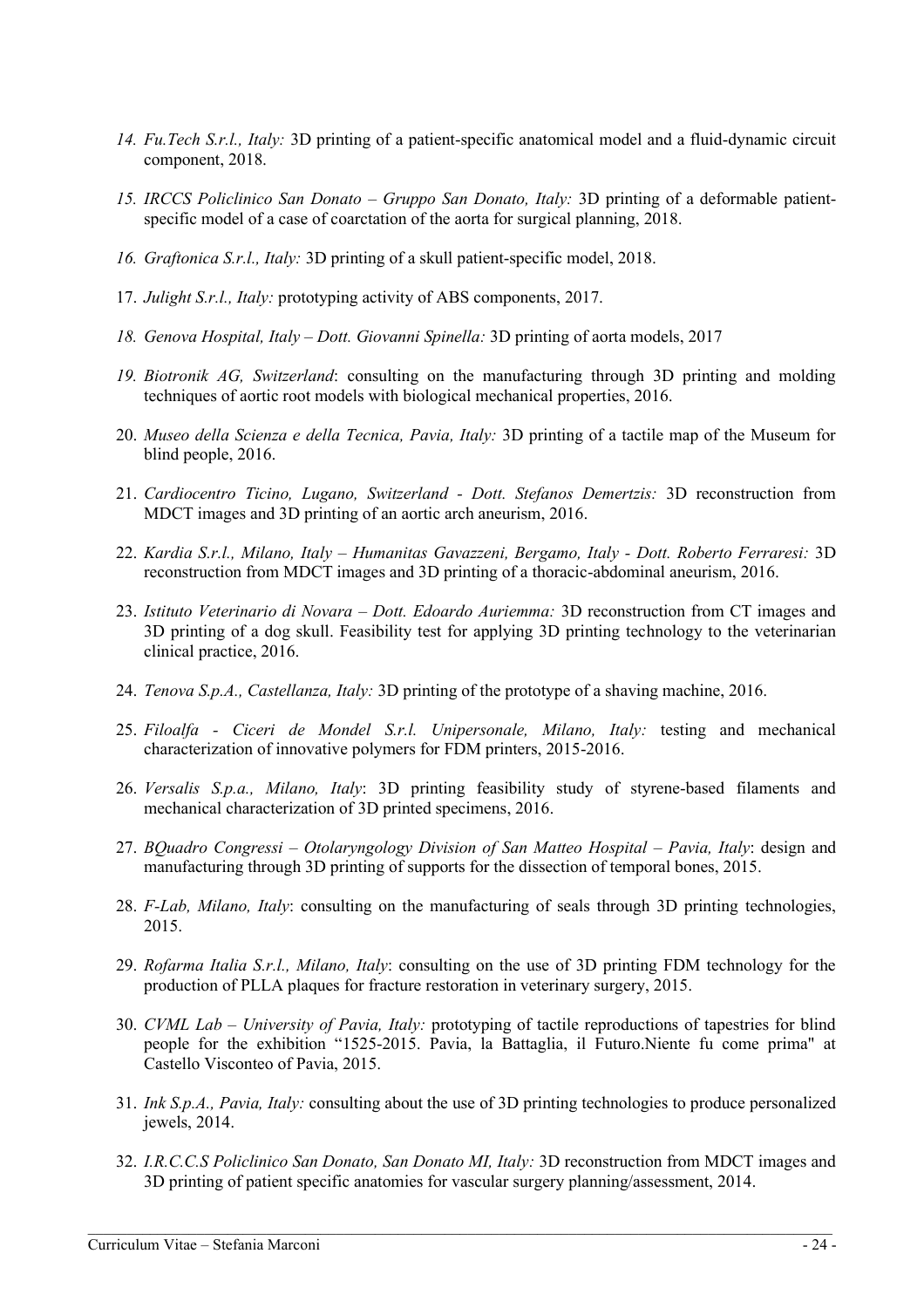- 33. *Thermo Glass Door S.p.A., Travacò Siccomario (PV) Italy:* prototyping of window chasses, 2014.
- 34. *Captiks S.r.l., Roma, Italy:* prototyping of a custom made case for motion tracking devices, 2014